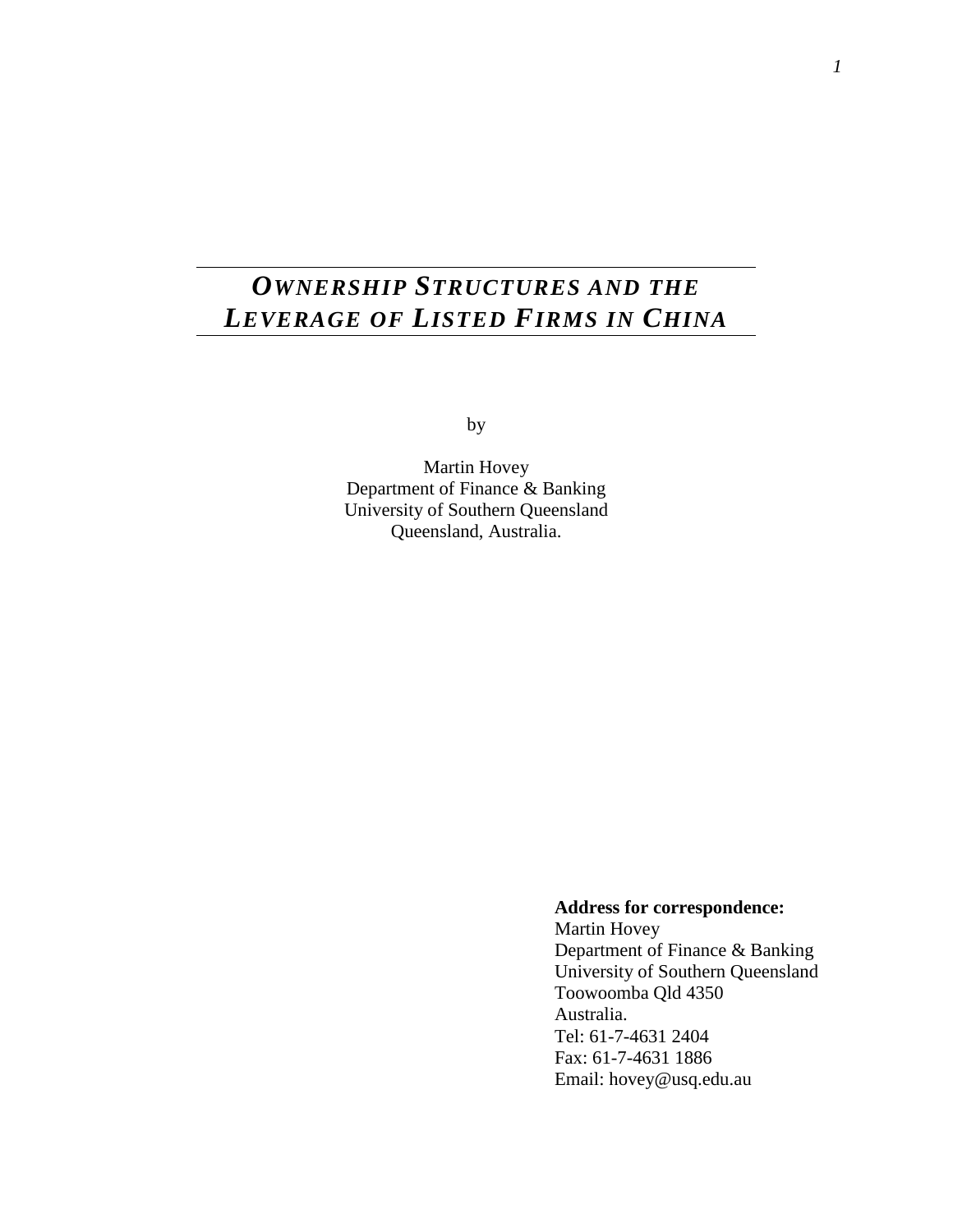# *OWNERSHIP STRUCTURES AND THE LEVERAGE OF LISTED FIRMS IN CHINA*

## **Abstract**

In this paper the relationship between leverage, performance and a firm's ownership structure is investigated. It is an exploratory study based on listed firms in China, that is all firms listed on the Shanghai and Shenzhen stock exchanges from 1999 to 2005. The results of an empirical analysis of ownership structures and the leverage are reported in this paper.

The most significant result is that foreign holdings are found to have a significant relationship with the leverage of listed firms in China. Whereas, somewhat unexpectedly, institutional ownership, through Legal Person holding companies, state ownership and private holdings are not found to have a significant relationship with the capital structure choices of firms in China. The results also suggest that some firm-specific factors that are relevant for explaining firm leverage generally referred to in studies in developed economies, such as profitability, growth opportunities, size and tax shields, are also relevant in China. The age of the firms and the industry to which they principally belong also has significant bearing. Yet direct government grants and the use of an internationally renowned auditing firm do not show a significant relationship.

**Keywords:** State-owned enterprises, Ownership structures, Capital Structure, Emerging markets, China.

**JEL classifications**: P31, L33, G32, G38, O53.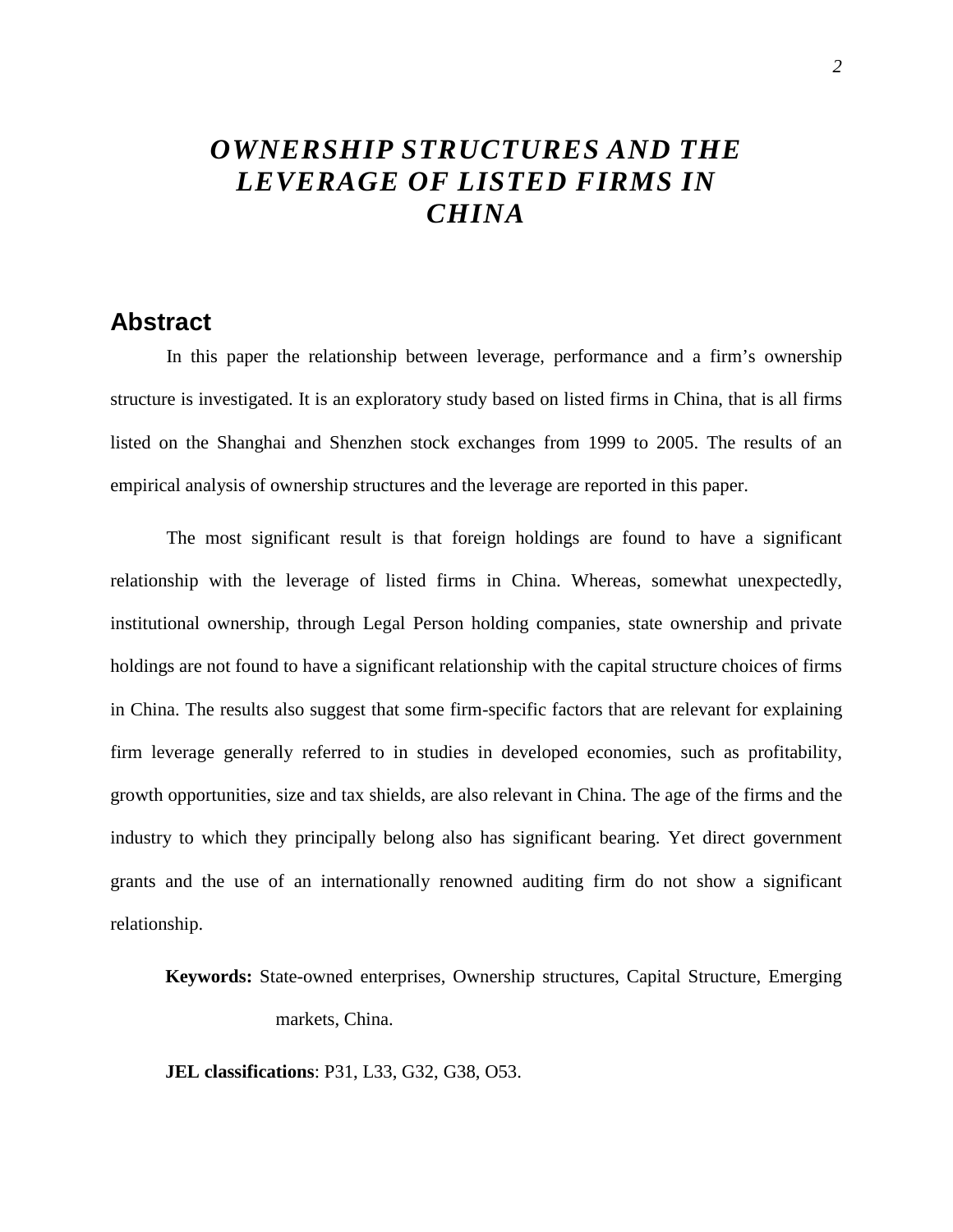# **1. Introduction**

The relationship between leverage, performance and a firm's ownership structure is investigated in this paper. It is an exploratory empirical analysis of all firms listed on the Shanghai and Shenzhen stock exchanges from 1999 to 2005.

China has experienced outstanding growth as the reforms which began in the late 1970s gain momentum. As China moves towards a "socialist market economy" the reforms have been an important aspect of the outstanding economic growth that has been accomplished. In the corporate world the majority of small and medium and many large former SOEs have been privatised or partially privatised. The focus of this paper is on the interesting ownership mix of the listed firms. The greatest proportion of these have ownership of state at an average of about 40%, Legal Person at around 20%, private at 30% and foreign holdings at  $3\%$ <sup>1</sup>. There are also a limited number of management and employee holdings in some firms. Firms may also have institutional investors, both domestic and foreign. Adding to the complexity, some holdings are nontradable, such as state and Legal Person holdings, and the rest are tradable. However, some shares (B-Shares) are only tradable to foreign investors or domestic investors with foreign currency assets. These diverse holdings make for a study of how these ownership structures influence the performance and capital structure, in this case specifically the leverage, of listed firms in China.

The consequence of the capital structure, ownership structure and profitability of China's many and often immense state-owned enterprises (SOEs) will be considerable, especially as the country's market economy gains momentum. SOEs play a central role in that they supply crucial raw materials, and are "pillars" in important large, capital-intensive industries, such as power,

 $\overline{a}$ 

<sup>&</sup>lt;sup>1</sup> See Figure 1. These are discussed in greater detail later in the paper.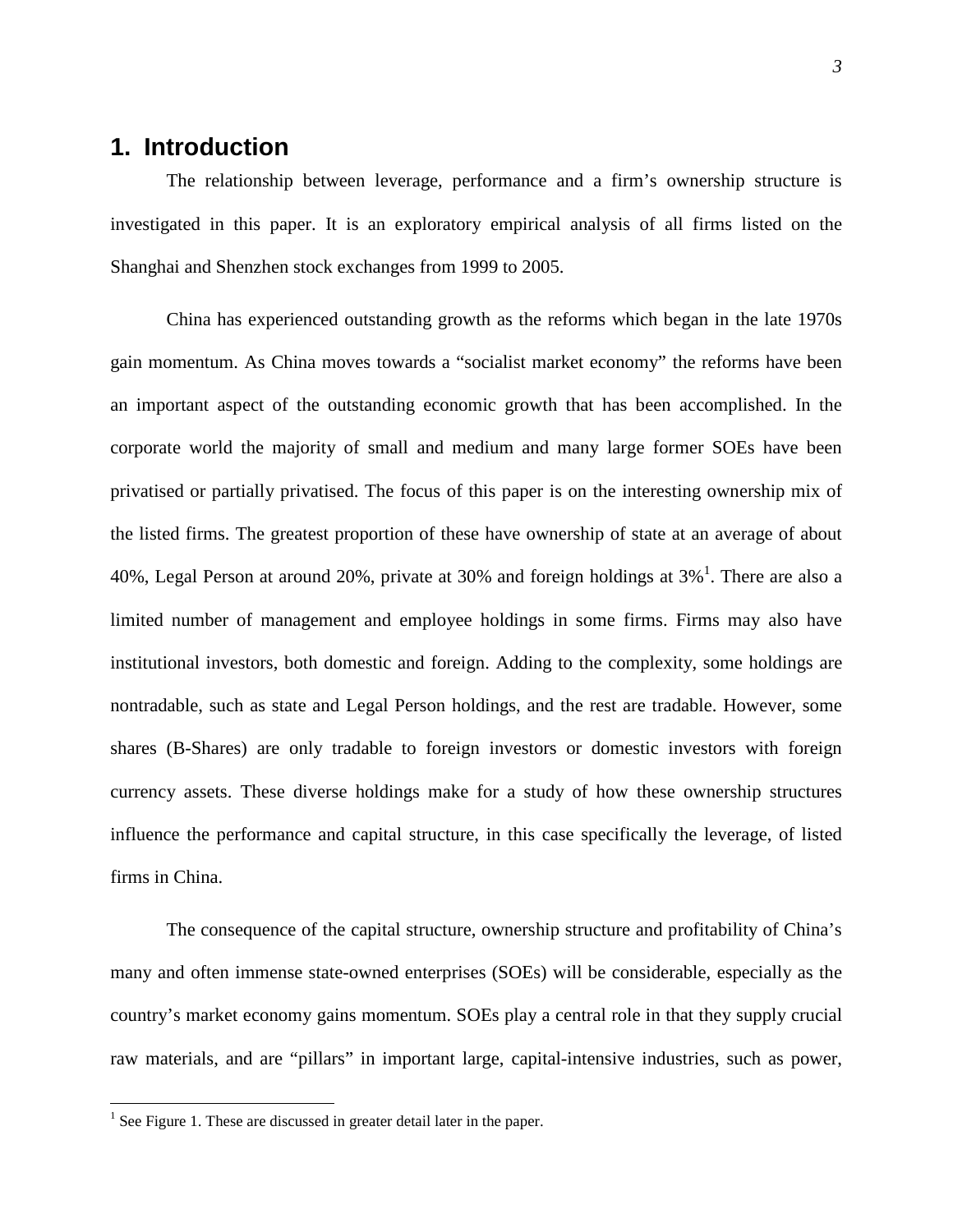*4*

steel, machinery and chemicals. Therefore, the success of SOE reform is a significant factor in China's future economic prosperity and ability to contend with mounting social justice issues.

The capital structure literature has focussed on the theoretical models explaining capital structure and empirically testing these models. Over the years, this has fundamentally focussed on large corporations which have publicly traded equity and debt in developed economies {for example see \Rajan, 1995 #588; Wald, 1999 #325; Wald, 1999 #326; Bevan, 2004 #115; Kale, 1991 #560; Kisgen, 2006 #9; Hovakimian, 2006 #20; Flannery, 2006 #21; Brounen, 2006 #13; Berger, 2006 #15; Ross, 2005 #58; Miao, 2005 #35; Desai, 2004 #80; Allayannis, 2003 #137; Baker, 2002 #221}. More recently studies have been undertaken in developing and transitional economies. For example, in a study of developing countries {Booth, 2001 #258}, of Central and Eastern European economies {de Haas, 2006 #25}, a study of the effect of political patronage in Malaysia {Fraser, 2006 #16}, a study of capital structure in Pakistan {Hijazi, 2006 #27}, and the influence of the chaebol in South Korea {Kim, 2006 #6}. There have also been a few studies focusing on various issues of the capital structure of listed firms in China {Huang, 2006 #1; Tong, 2005 #2; Zhang, 2002 #4}. Thus, there is just a narrow range of literature and research aimed at furthering our understanding of capital structures in developing and transitional economies that often have unique institutional structures.

Thus, the relation between leverage, performance and a firm's ownership structure are investigated in this paper. Other factors investigated are growth opportunities, size and age of the firm, dividend/bonus payment, tax shields, tangibility, and the industry to which they principally belong. Other aspects not previously included in studies of China are direct government grants indicating direct state support, the use of internationally renowned "Big Six" auditing firms and a corporate governance variable if the Chair and President are the same person.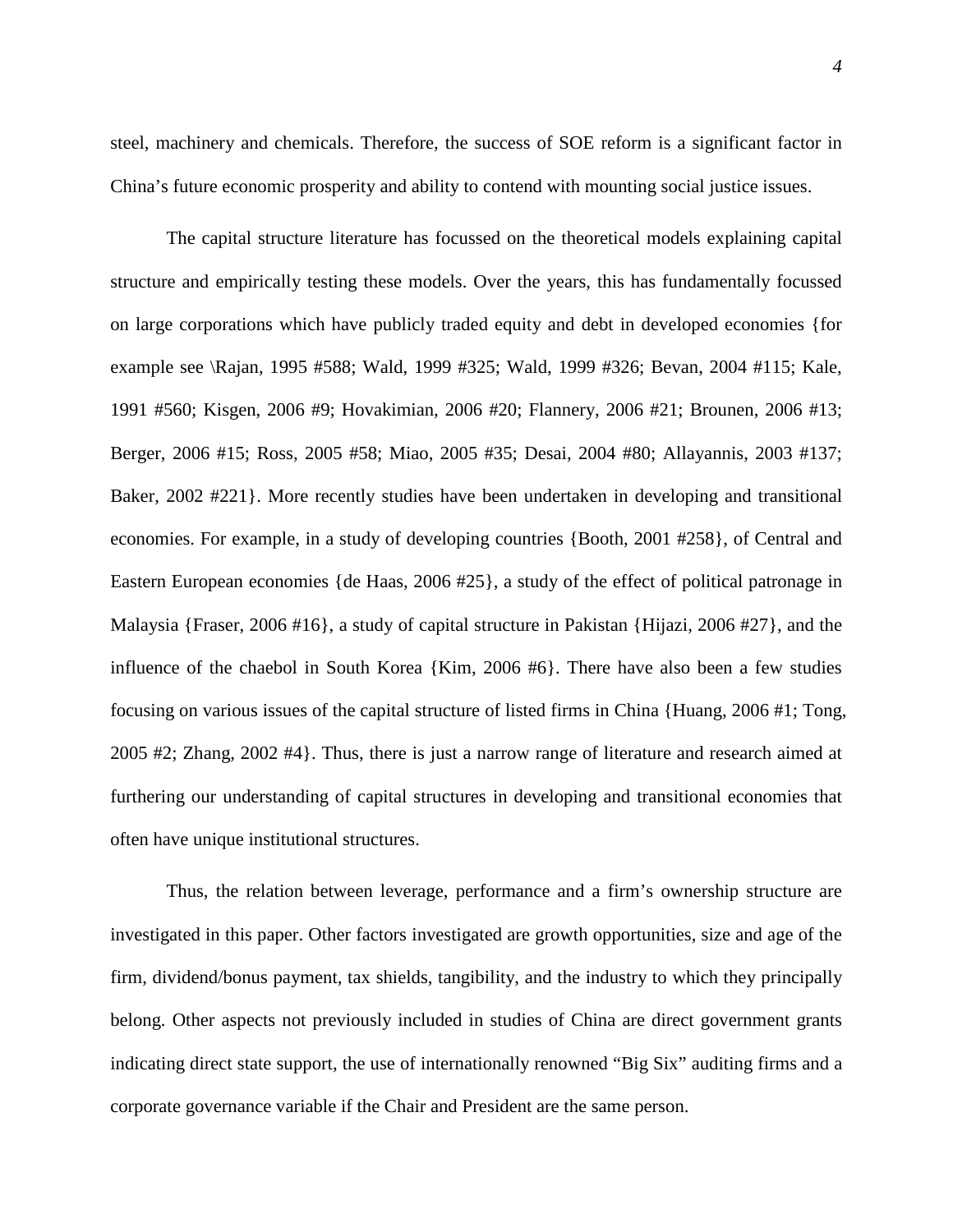The study is based on all firms listed on the Shanghai and Shenzhen stock exchanges from 1999 to 2005. Thus, the study is based on more recent data than earlier studies in China. This is an important distinction in the context of China as the environment is changing significantly over time - the market is maturing, the free market economy is evolving and political involvement in listed firms is diminishing over time.

The results are that leverage has a significant negative relationship profitability. It also suggests that some firm-specific factors that are relevant for explaining firm leverage generally referred to in studies in developed economies, such as , growth opportunities, size and tax shields, are also relevant in China. A very important result is that foreign holdings are found to have a significant relationship with the leverage of listed firms in China. Whereas, somewhat unexpectedly, institutional ownership, through Legal Person holding companies, state ownership and private holdings are not found to have a significant relationship with the capital structure choices of firms in China. The age of the firms and the industry to which they principally belong also has significant bearing. Yet direct government grants and the use of an internationally renowned auditing firm do not show a significant relationship.

The rest of the paper proceeds as follows. Section 2 is a short discussion of SOE ownership in China. Section 3 discusses the data. Sections 4 and 5 discuss the performance and ownership structure study and the descriptive statistics. Sections 6 present the empirical results on SOE performance changes and the relationship between ownership mix and firm performance and Section 7 concludes the paper.

# **2. SOE Ownership in China**

A commitment was made in 1997 to an immense privatization program of the estimated 308,000 {Morrison, 1999 #1111} SOEs. The slogan of the program was *zhuada fangxiao*,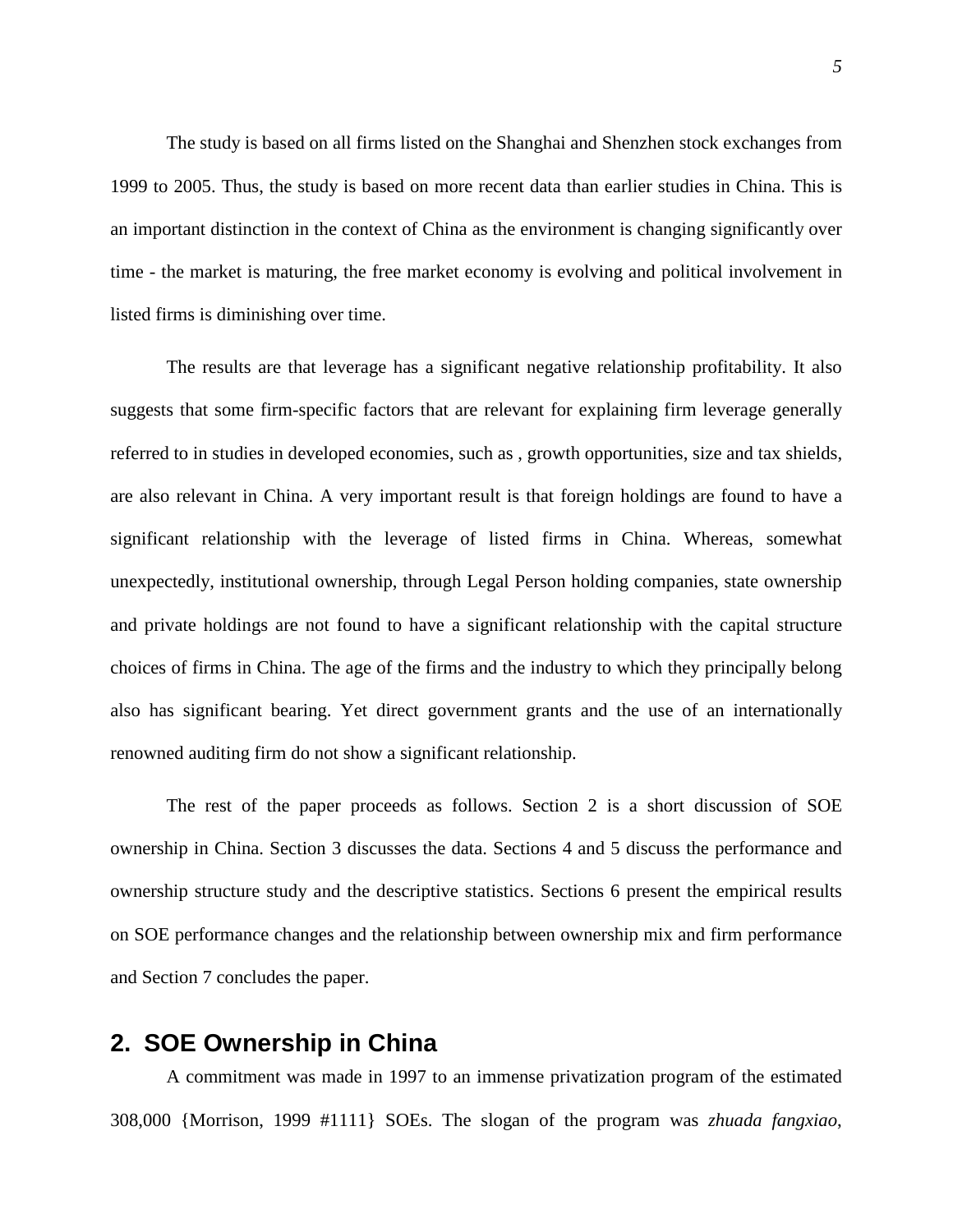meaning "protect the large, release the small" {Hong Kong Economic Journal, September 19, 1997, \ #396; Ho, 2003 #5893}. This policy is directed at both concentrating reform energy on 1,000 or so of the largest enterprises, many of which are "pillar industries," and toward escalating the privatization of numerous small and selected medium SOEs. Through this scheme, vast numbers of small and medium sized SOEs are being merged, sold or allowed to embark on joint venture partnerships. It has resulted in a privatization program of unparalleled proportions. However, the extent of reforms varies considerably. Whilst many smaller SOEs have been privatized, typically large SOEs remain firmly within the control of the state. The bulk of China's SOEs are now structured as corporations and more than 1,000 enterprises have raised additional capital by issuing new shares to outside shareholders by listing on the Shanghai and Shenzhen stock exchanges. Thus, ownership structures are a key consideration of enterprise reforms in China.

In China, a typical listed firm has a combination of major owners. Ownership structure is typically made up of three primary groups of shareholders – the state, Legal Persons, and domestic individual investors. Foreign holdings also feature as do employee and offshore shares that are offered by a small number of firms but typically represent only low levels of ownership. In brief, state shares are generally classified as those held by one of the various levels of government, state agents or by SOEs. These are held by the state and state-owned holding companies on behalf of the state. There are three forms of state ownership – "Direct", "state shares" and "Legal Persons." Generically the first two are simply classified as "state shares" and the last as "Legal Person" shares.

In the majority of instances state ownership is classified as "state shares" in the data and literature and refers to state ownership which is typically held through state entities other than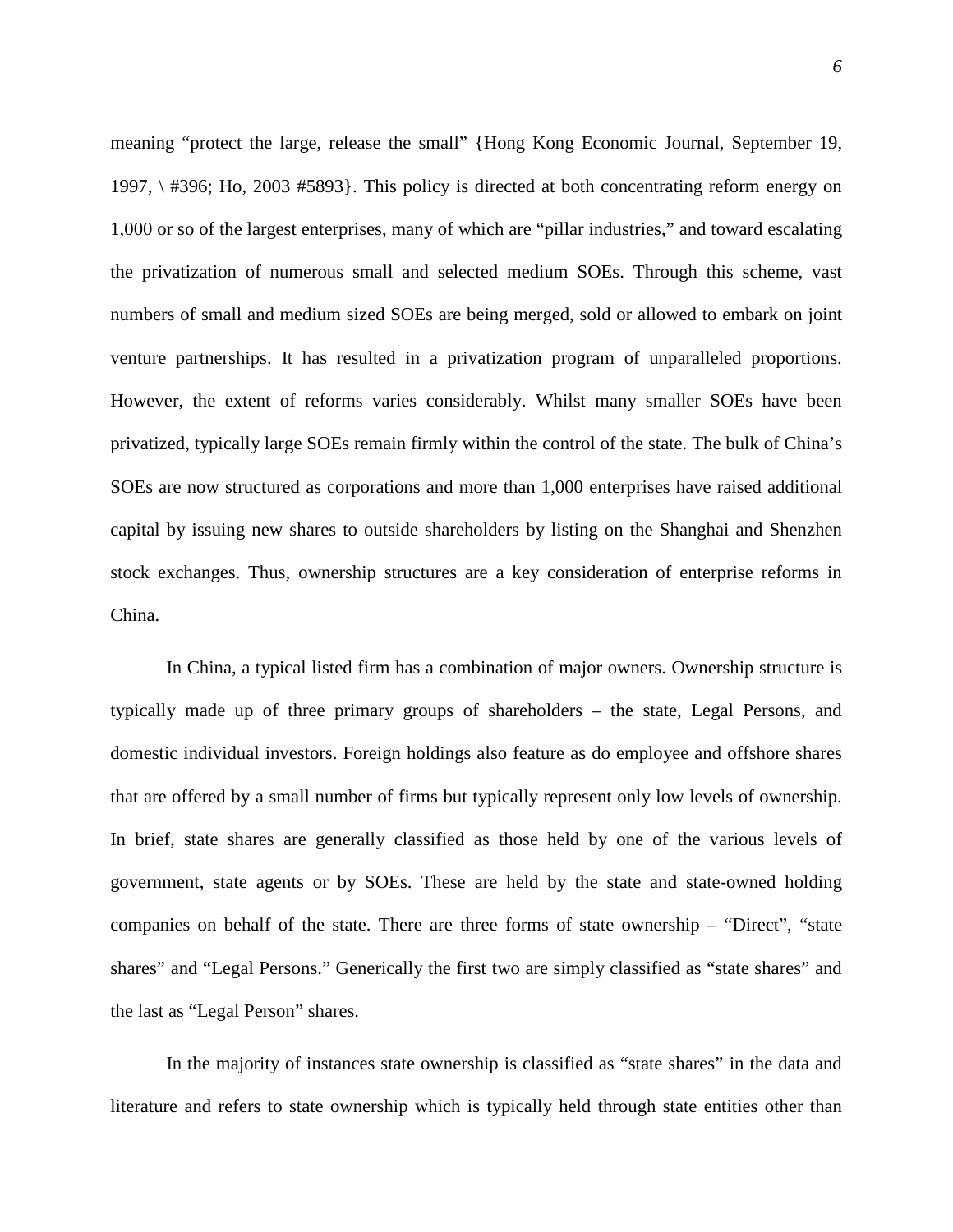Legal Persons. These entities are often SOEs or bodies controlled by various levels of government. The third category mentioned above is Legal Person ownership. Legal Person ownership is state equity held by state domestic institutions or holding firms. These are principally autonomously managed investment institutions that are primarily state-owned government agencies {Gul, 2001 #8245; Xu, 1997 #8321}. Therefore, the ownership structure is a form of pyramid holdings, in this case, primarily by the state {Watanabe, 2002 #3096}. None of these holdings can be publicly traded. They are thus often classified as "non-tradeable A-shares." However, they have the same dividend rights and voting rights as other shares. These various classifications make the data difficult to work with, as both "state shares" and Legal Person ownership are classified as "A-shares" in the Taiwan Economic Journal data used in this study.<sup>2</sup>

There are two forms of tradeable shares - "A" and "B" shares. Tradeable A-shares, are typically simply called "A-shares," despite the existence of non-tradable A-shares as mentioned above. "A-shares" are ordinary shares with voting rights of one-share-one-vote and the same dividend rights as other shares. They are traded domestically by primarily domestic individual investors on Shanghai and Shenzhen stock exchanges. Only Chinese citizens, a few domestic institutions and a handful of approved foreign institutions can hold them or trade them - the market has opened to large foreign institutions that are required to follow strict guidelines {Buckley, 2003 #4988}. "B-shares" are tradeable on the B-share market and denominated in foreign currency: U.S. dollars in Shanghai and Hong Kong dollars in Shenzhen. B-shares have traditionally been held principally by foreign investors and a small number of domestic securities firms with special permission to hold them. The B-share market has now been opened up for trading by domestic Chinese with funds from offshore accounts. As a rule, in the order of only

<sup>&</sup>lt;sup>2</sup> This is all very confusing at first and takes some unravelling in building the datasets for the study.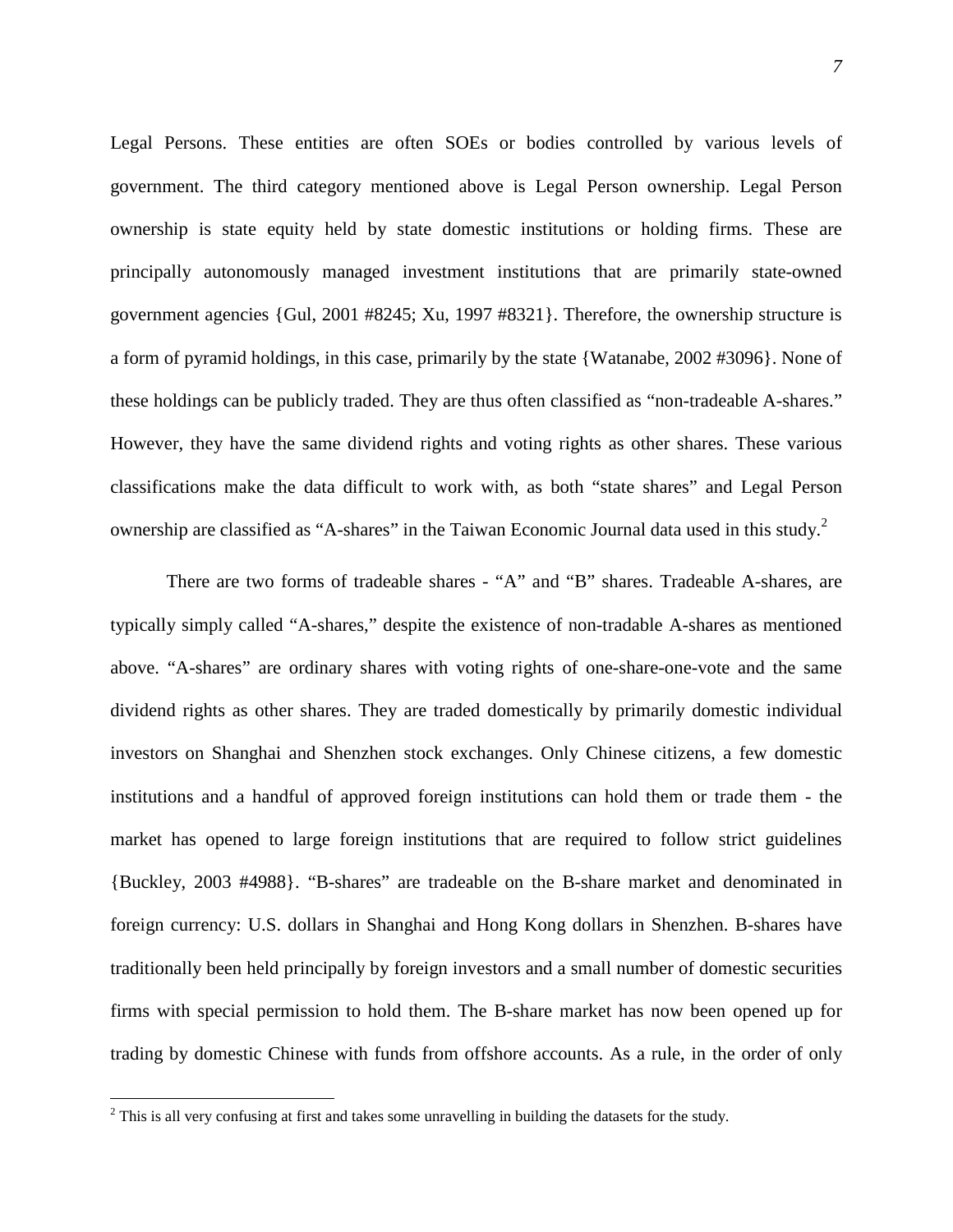one third of the shares of the typical firm are tradeable and held by individual investors (see Figure 2).

Employee shares are collectively held by employees of a firm and are usually issued at a discount before the firm goes public {Chen, 2000 #598}. At the time of listing, they are nontradable shares, although they can be converted into tradable A-shares 3 years after listing, with approval from the authorities. Typically, employee shares are not a performance incentive, but are compensation for past association with a firm. On average, they account for a small percentage of firm ownership (see Figure 2).

Cross-listed holdings are held in a number of international exchanges such as Hong Kong, New York, Japan, London, Frankfurt and other European exchanges. Most common are "H" and "N" shares which are listed in Hong Kong or New York respectively. Cross-listing in Singapore ("S" shares) are also relatively common. Red Chips' are stocks issued by Hong Kong firms that receive substantial backing from Chinese institutions. 'China Plays' are Taiwan and Hong Kong firms, listed on home exchanges, but that have substantial business interests in China. There are presently fourteen Chinese firms listed on the New York Stock Exchange (NYSE), however, interestingly, not all of these are listed on the domestic exchanges in China. Some firms are also listed on other foreign stock exchanges. For example, China Eastern Airlines Corporation Ltd is listed on the Berlin, Frankfurt, Hong Kong, Munich, New York, Stuttgart, XETRA Electronic Trading and Shanghai stock exchanges {Hovey, 2004 #8212}.

Figure 1 below depicts the average holdings of listed firms in China for all the years 1999-2005. As can be observed State held an average of 41.28% of equity in listed firms in China during this period, whereas LP holdings were 19.43%. Thus overall the state had a significant influence, if not control, of an average of 60.71% holdings during this period - this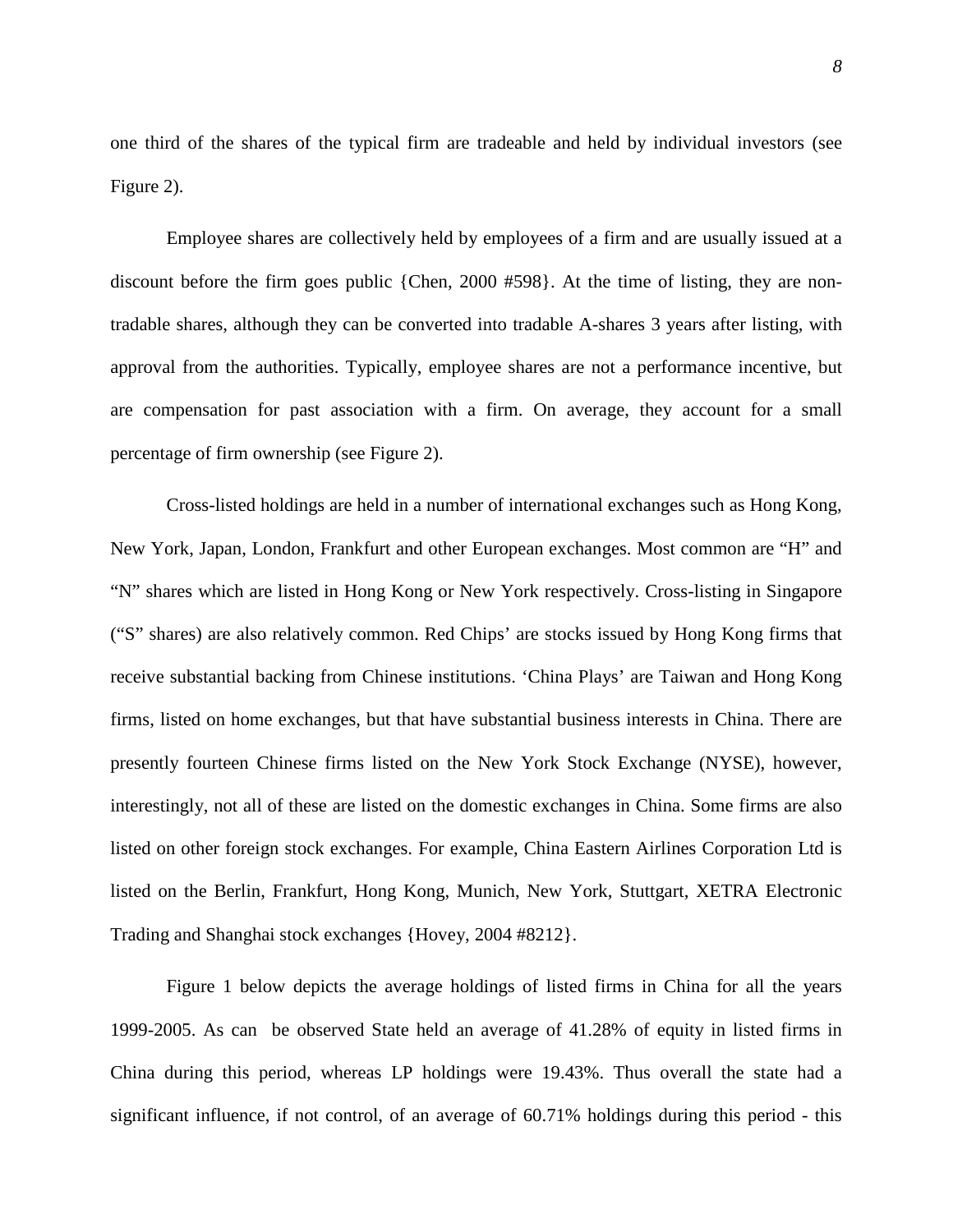could readily be classified as a supermajority interest. Private ownership was made up of Public Shares at an average of 30.45% and Foreign Shares at just 3.17%. Therefore, even though these are partially privatised firms, the average private holdings were just 33.62% during this period.



**Figure 1: Average Holdings (%) 1997-2005** 

Note: The balance = Other Founder, Preferred and Employee shares.

Figure 2 shows the year-by-year break up of the average ownership structure of listed firms in China for each for the years 1999-2005. As can be observed, interestingly state holdings have increased overall from 40.2% to 42.3%. LP holdings were at their lowest at 18.8% in 2002 and at their peak of 20.1% in 2003, but have declined back to 19.6% in 2005. Private holdings (Public) have actually decreased from 33.1% in 1999 to 27.9% in 2005, whilst, Foreign holdings have increased from 1.3% in 1999 to 5.3% in 2005.

Data Source: TEJ (2006).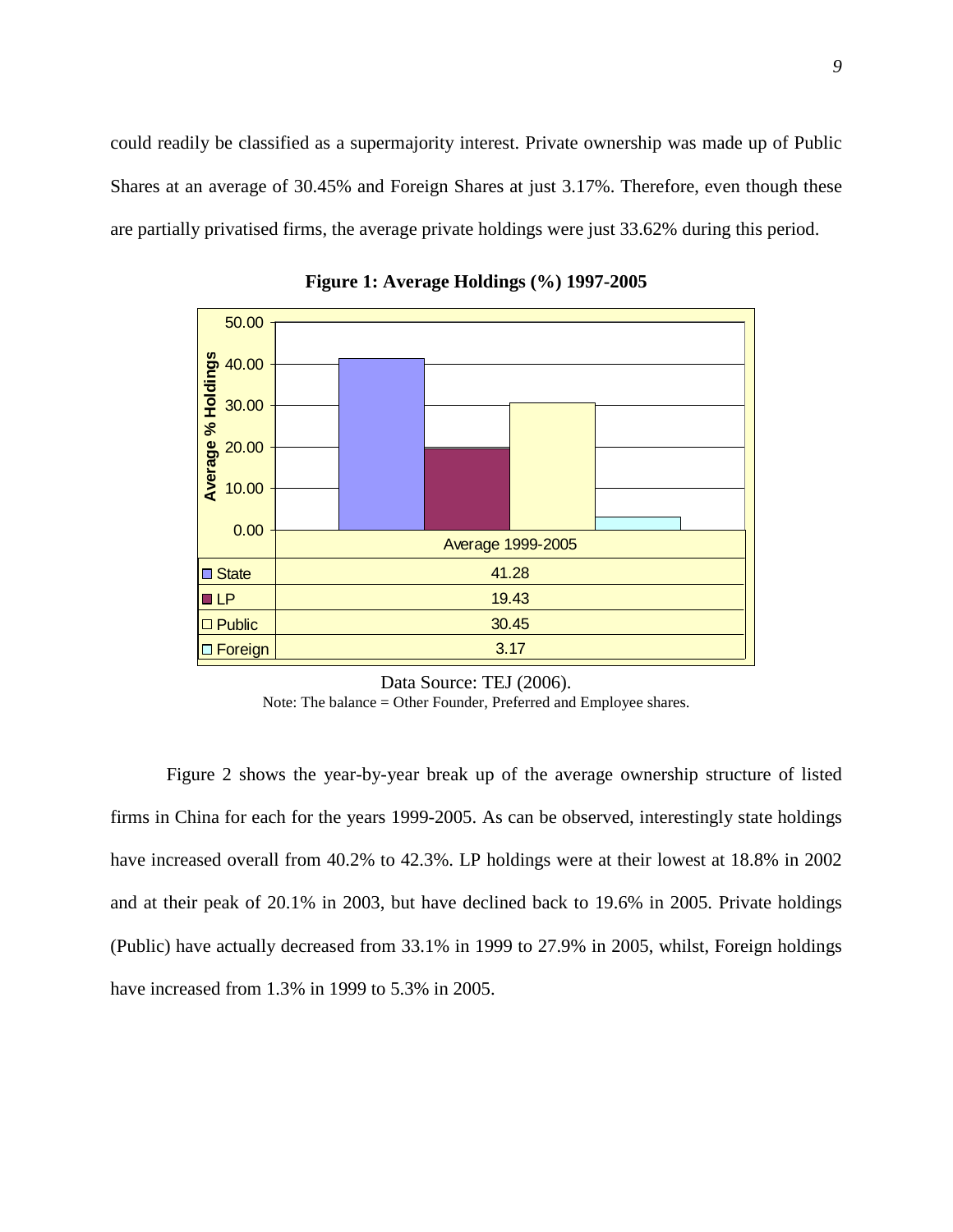

**Figure 2 Ownership Structure 1997-2004 Year-by-Year Averages (%)** 

Data Source: TEJ (2006). Note: The balance = Other Founder, Preferred and Employee shares.

### **3. Data**

The study is based on a dataset compiled from the Taiwan Economic Journal (henceforth TEJ) Greater China Database of firms listed on both the Shanghai and Shenzhen stock exchanges from 1999 to 2005. Thus, the study is based on more recent data than earlier studies in China. Financial institutions are not included in this study. The market values, accounting and ownership data used in this research is obtained from various TEJ databases for China and is used in the valuation of all shares, consistent with prior studies. The industrial classifications were sourced separately.

In all, the pooled dataset is made up of a total of 6,222 observations. The availability of financial data is used as a basis for the selection as to which firms are included in the dataset. Some data are missing for some firms, thus when the model is run these firms are dropped. The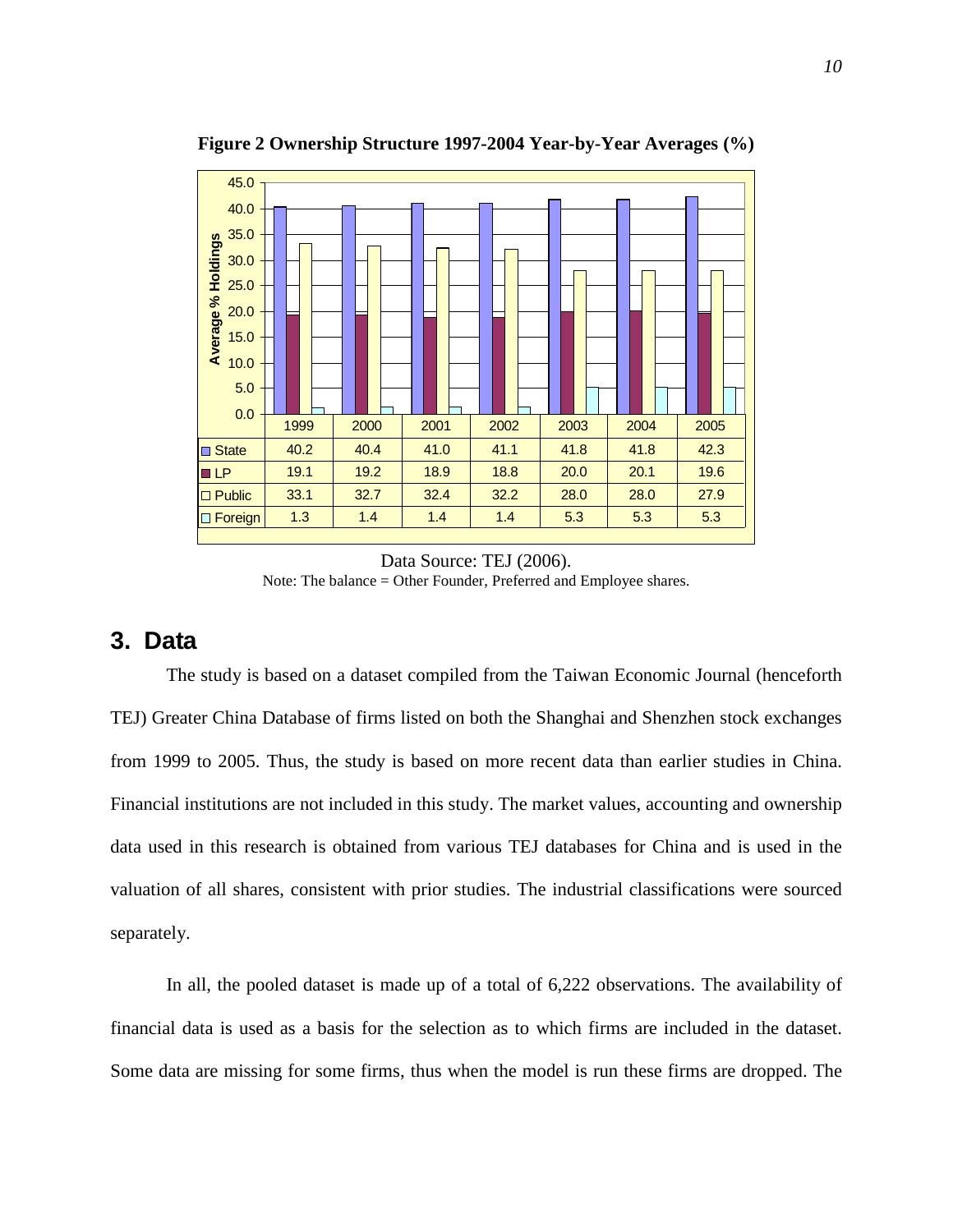results show the number of observations in each case. On average each run consisted of 1,673 observations, given the lack of data for dividends.

One of the problems faced in the study of enterprises of China is that the publicly available data is restricted to the relatively few listed firms. Furthermore, perhaps better-managed firms comply with disclosure requirements and submit timely reports and thus their data is available. Therefore, the sample may not be truly representative and thus it is acknowledged that the study suffers from a data selection bias.

# **4. The Empirical Analysis**

In this analysis, the linkage between the leverage, ownership structure and firm profitability is investigated. If profitability is irrelevant, it would be expected to be insignificant in regressions on leverage. If ownership structure is irrelevant, the percentage of holdings of each category of ownership would be expected to be insignificant in regressions on leverage. Regression analysis is used to examine the relative importance of ownership mix and structure in predicting the financial performance of listed enterprises in China tested by estimating the following equation:

$$
LEV_i = \alpha + \beta_1 EO_i + \beta_2 ROA + \beta_3 SIZE_i + \beta_4 GRTH_i + \beta_5 TAX_i + \beta_6 TANG + \beta_7 DIV_i
$$
  
+  $\beta_8 AGE_i + \beta_9 GRANT_i + \beta_{10} CH \_{PR_i} + \beta_{11} ACC_i + \beta_{12} INDD_i + \varepsilon$  (1)

Where: LEV  $=$  The leverage of the firm taken as the total debt to equity ratio. EO = The equity ownership fraction of State Shares, Legal Person Shares, Public Shares and Foreign Shares. ROA = The return on assets applying the EBIT/total assets model.  $SIZE = Size$  is taken as the natural log of the market value.  $GRTH =$  Growth potential taken as the market to book value ratio.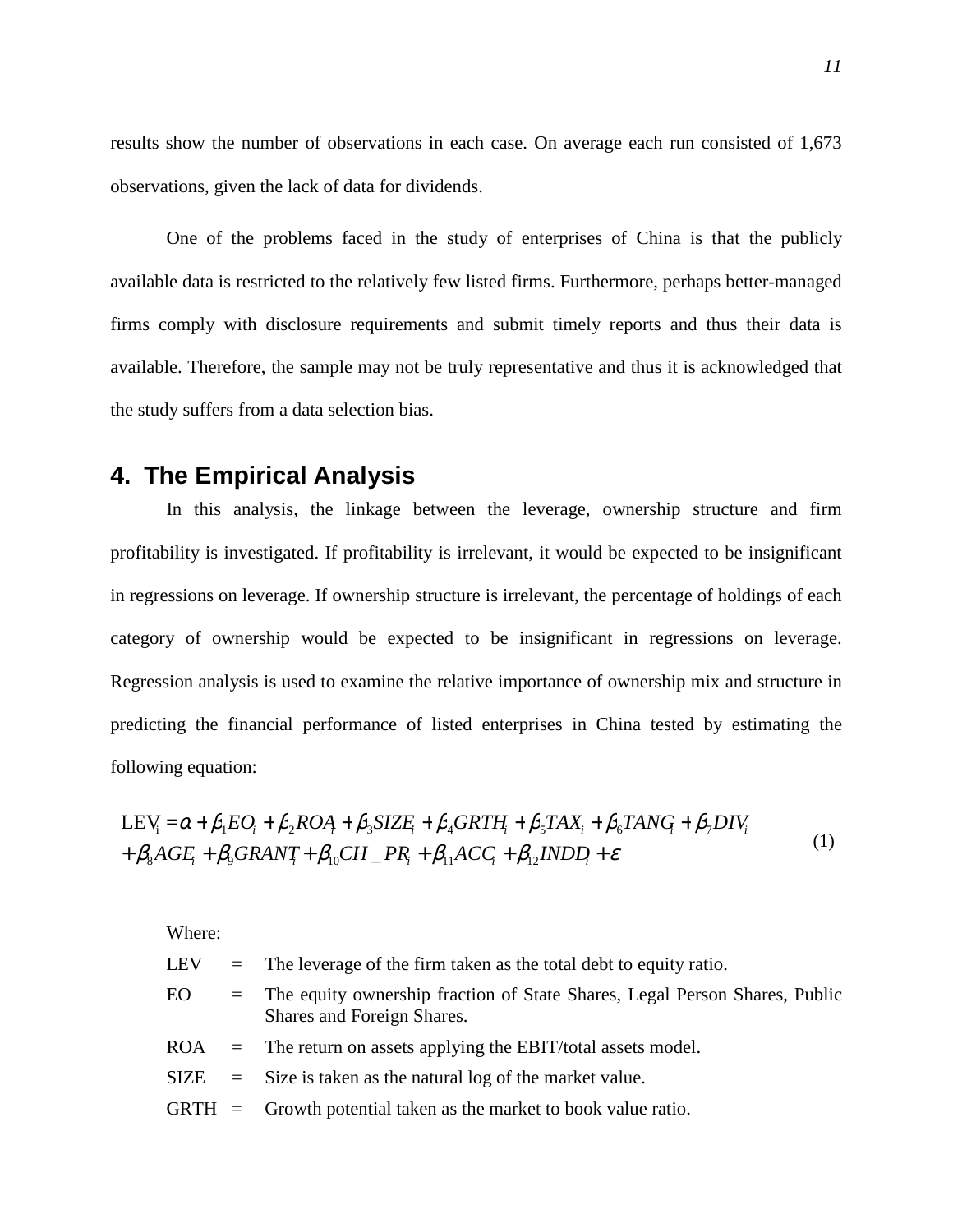|             | $TAX$ = The tax shield – the proxy used in this study is the tax deduction for<br>depreciation over total assets. |  |  |  |  |
|-------------|-------------------------------------------------------------------------------------------------------------------|--|--|--|--|
| Tang<br>$=$ | Tangibility - the proxy used in this study is tangible assets over total assets.                                  |  |  |  |  |
| DIV<br>$=$  | Dividend - the proxy used in this study is dividend and bonus payments over<br>gross profits.                     |  |  |  |  |
|             | $\angle$ AGE $\equiv$ Total age of the firm taken as number of years the firm has been in operation.              |  |  |  |  |
|             | GRANT= Government Grants scaled by total assets.                                                                  |  |  |  |  |
| $CH PR =$   | A dummy variable taken as 1 if the Chairman and President are the same<br>person and 0 if they are not.           |  |  |  |  |
|             | AUDT = A dummy variable taken as 1 if the auditing firm used is a "Big Six"<br>international accounting firm.     |  |  |  |  |
|             | $INDD =$ Twenty-one industry control variables.                                                                   |  |  |  |  |
|             | $\alpha$ = the intercept, $\beta$ = the regression coefficients; and $\epsilon$ = the error term.                 |  |  |  |  |

Employing the data for all listed companies 1999-2005 with available data, a series of linear regressions are run as well as an unbalanced panel data set. The detail of these variables is provided below.

### **4.1 Leverage**

In the regressions, the dependent variable is financial leverage (LEV), which is the debt to equity ratio of each firm as measured by the book value of total debt divided by the equity. Consistent with the risk associated with higher levels of debt and with pecking order theory, debt is typically negatively correlated to the profitability of the firm. However, the "policy lending" regime during this period in China {Park, 2001 #2205} may give rise to higher levels of debt having quite a differently effect. In China, higher leverage may imply the availability of state funding for corporate operations {Chow, 1998 #960}.

After listing, obviously SOEs have access to private equity. Thus their leverage would be expected to decrease compared to prior to listing. As SOEs did not have access to private equity prior to listing, the only source of funds apart from government grants, were borrowings from the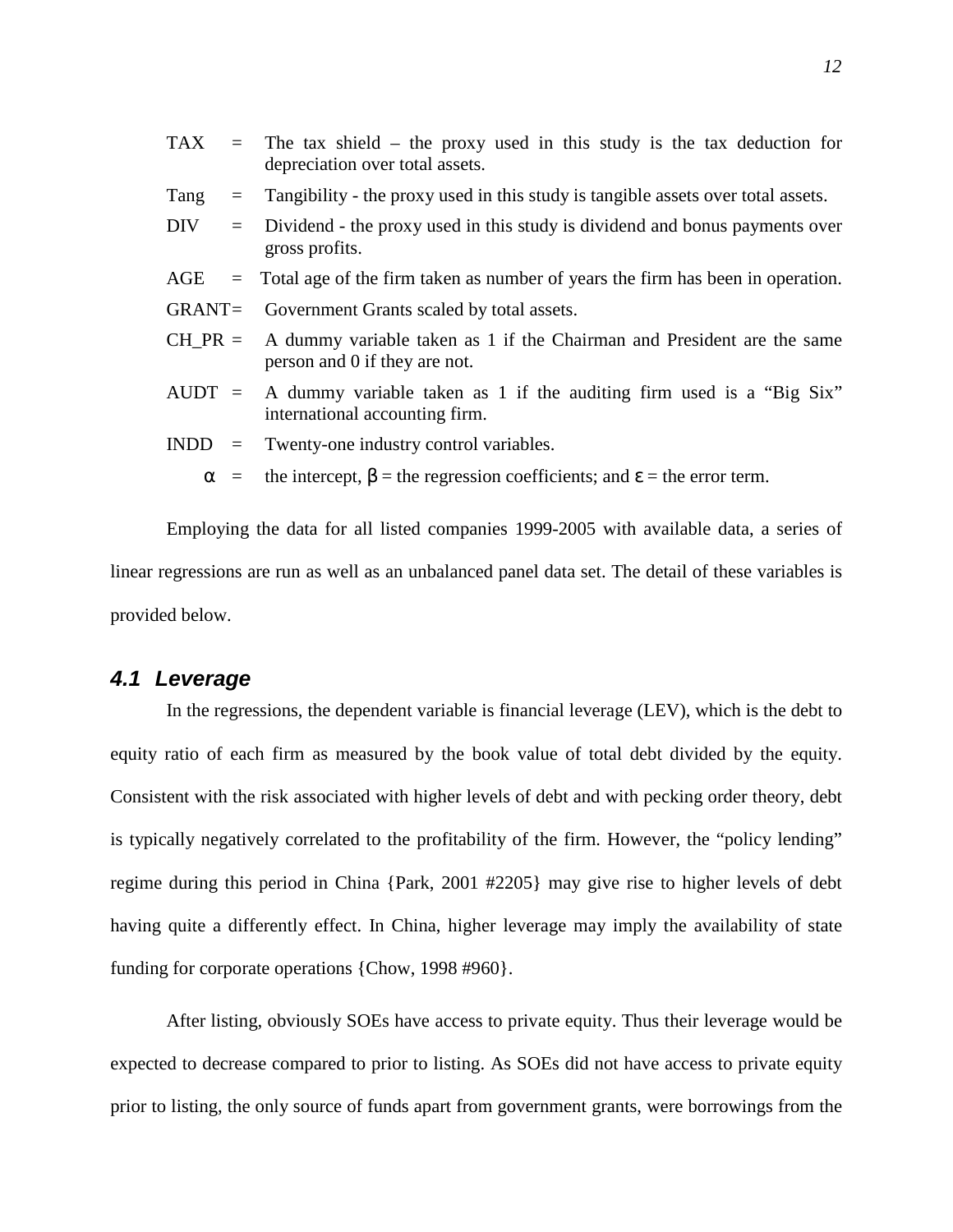state owned banks. Thus SOEs had a high level of leverage. Furthermore, the cost of debt was low as they borrowed from state owned banks and had either implicit or explicit government guarantees. Adding to this, often SOEs did not expect to repay the loans leading to a high proportion of non-performing loans for the state owned banks {Hovey, 2001 #589}. Typically, SOEs had low or negative profitability {Cull, 2005 #592; Aivazian, 2005 #591}, thus retained earnings were not generally available.

However, in China debt levels would be expected to remain high even after listing because of the quota system for listing which continued until February 2000. The quota system limited the amount of capital allowed to be raised, as well as limiting the number of firms that could list publicly. The government placed a quota on the of capital raised by IPOs nationally each year, which was administered by provincial governments which typically allocate the quota to firms based on various criteria, some listed poorly performing firms, preventing individual SOEs from raising as much equity capital as needed {Neoh, 1999 #621}.

Even though the quota system has been removed, still firms cannot raise all the capital they require at IPO and often have to rely on other sources of funds. They also typically raise further funds through rights issues after IPO {Chen, 2004 #593; Wang, 2006 #594}. All in all, debt, especially Bank loans, is still a significant and necessary source of capital.

The pressure on capital allocations is also increased as often unprofitable SOEs have been encouraged to merge with, or be acquired by, profitable SOEs {Cooper, 1998 #595; Dirkis, 1998 #596}. During a restructure, better performing SOEs may be merged with poorly performing SOEs to save that SOE, to the detriment of the better performing SOE.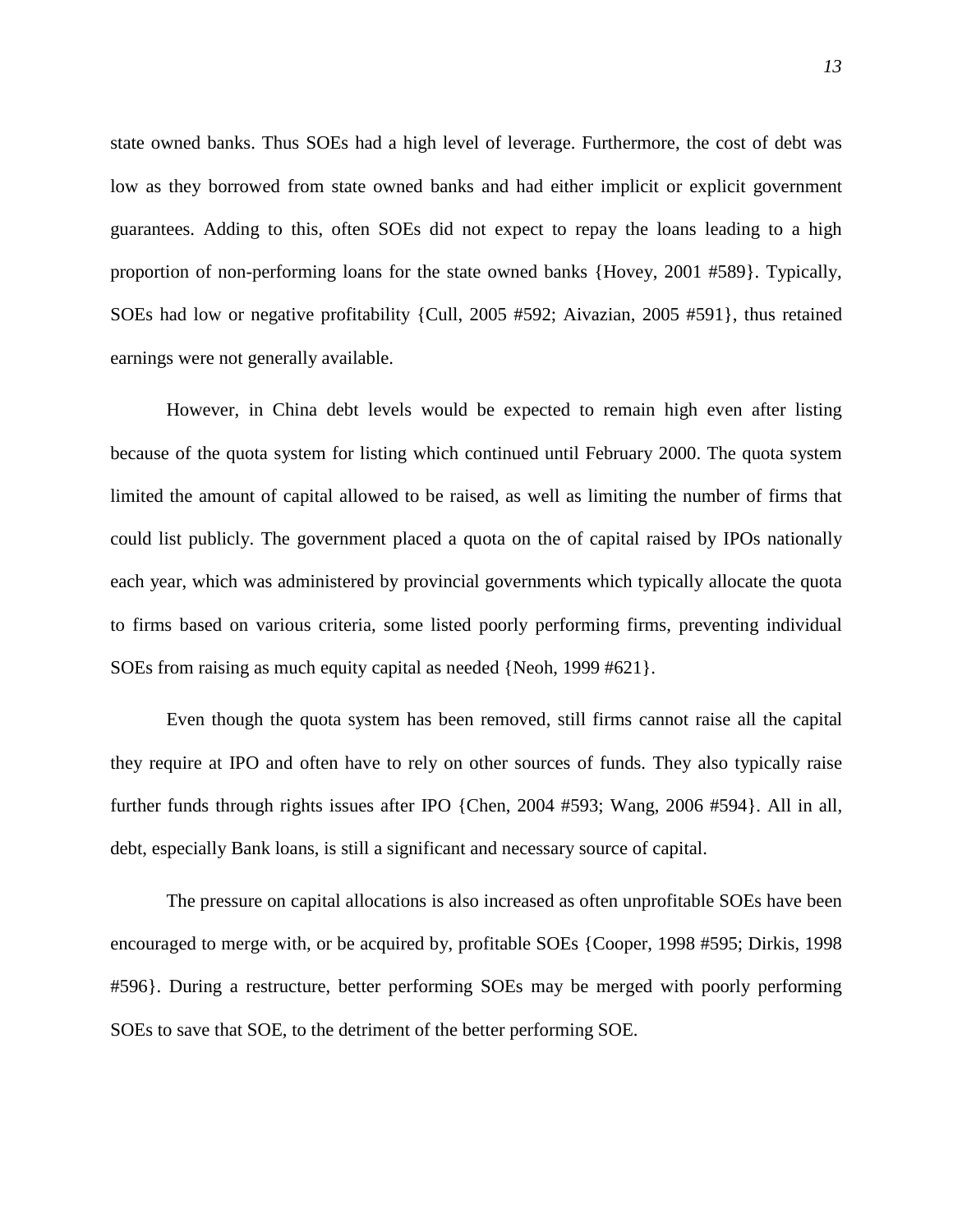# **4.2 Equity Ownership**

Equity ownership (EO) is the average percentage holdings by the various categories of ownership. Specifically, it is the equity ownership fraction of State Shares, Legal Person Shares, Public Shares and Foreign Shares. As state ownership and LP ownership are highly correlated, at -84.98%, the regressions are run separately for them. State ownership has been found to be negatively correlated to performance in the literature  ${Hovey, 2007 #590}$  {see for example,  $\overline{Gul}$ , 2001 #8245; Hovey, 2003 #2484; Xu, 1999 #515; Chen, 2000 #598; Wei, 2003 #6002} , however the influence of state holdings on leverage is unknown. It is expected to be negative as the higher the state ownership, the less availability to equity capital and the higher level of implied guarantee. Prior research on Legal Person holdings suggests that LP ownership is positively correlated with performance {Hovey, 2007 #590} {see for example, \Gul, 2001 #8245; Hovey, 2003 #2484; Xu, 1999 #515; Chen, 2000 #598}, however the influence of state holdings on leverage is unknown. Public Shares is equity ownership of publicly held tradable A-shares. The higher the level of publicly held equity the less the requirement for debt, thus it is expected to reduce the reliance on debt. However, the supermajority ownership of the state and low levels of individual holdings may reduce any effect. Foreign Shares is the total of foreign individual and institution holdings. Chhibber and Majumdar {, 1999 #973} found that foreign ownership at concentrations of 51 percent or higher has a positive influence on performance in India. However, the effect on debt is unknown, but again is expected to reduce the reliance on debt.

In China, the percentage of shares held by employees, managers, directors and supervisory board members is relatively insignificant. Accordingly, it is considered that their overall influence is inconsequential. Hence, they are not included in the analysis. Support for this comes from Gul and Zhao {, 2001 #8245} who found that the percentage of shares held by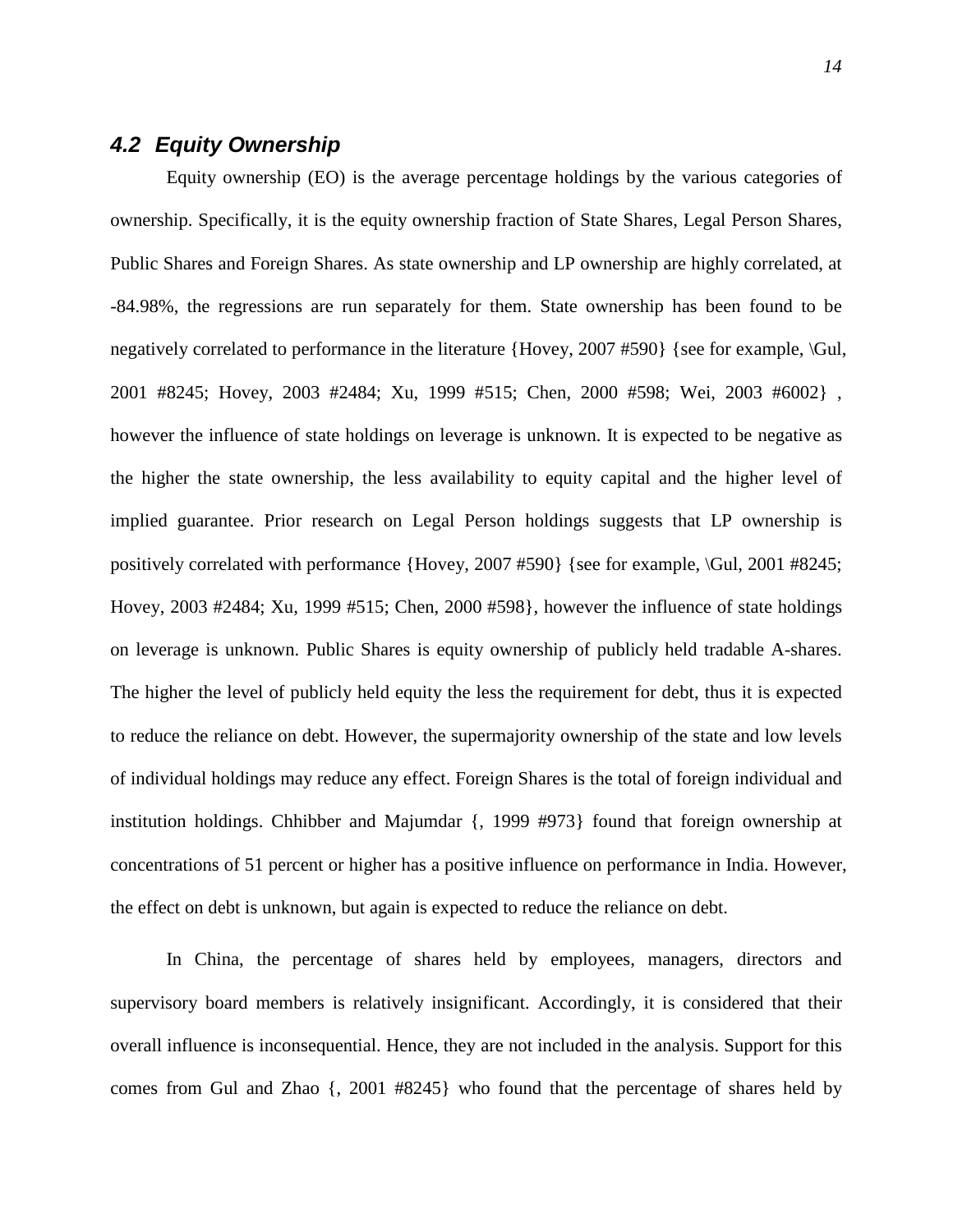directors and supervisory board members are not significant in regressions of firm performance in China.

### **4.3 Profitability**

In the regressions, the profitability instrument that is applied is return on assets (ROA)*,* which is an independent variable. The return on assets is applied is the EBIT over total assets model, rather than the typical net income over over total assets. As EBIT represents operating profit, EBIT over total assets should give a better estimate of performance regardless of the leverage or any favored tax treatment.

A number of empirical studies have been conducted studying the relationship between leverage and profitability. For example, leverage is found to be negatively correlated with profitability in both the US and Japan {Kester, 1991 #597}, in developed economies {see for example \Rajan, 1995 #588; Bevan, 2004 #115}, and in developing economies {see for example \Booth, 2001 #258; Fraser, 2006 #16}. Studies so far in China find a negative correlation between leverage and profitability {Huang, 2006 #1; Tong, 2005 #2; Zhang, 2002 #4}. Never the less, in China, it is possible that the higher the proportion of state holdings to debt, being an indication of state capital assistance via policy lending, which is an indicator of state benevolence and support, and a reduced cost of debt and the opportunity for higher firm performance {Chen, 2000 #598}. Despite this possibility, it is expected that a negative correlation between leverage and profitability will be found.

## **4.4 Size**

The next independent variable applied is firm SIZE which controls for the size effect. Fama and French {, 1995 #3051}, found that size is a factor in the returns of a firm. In the case of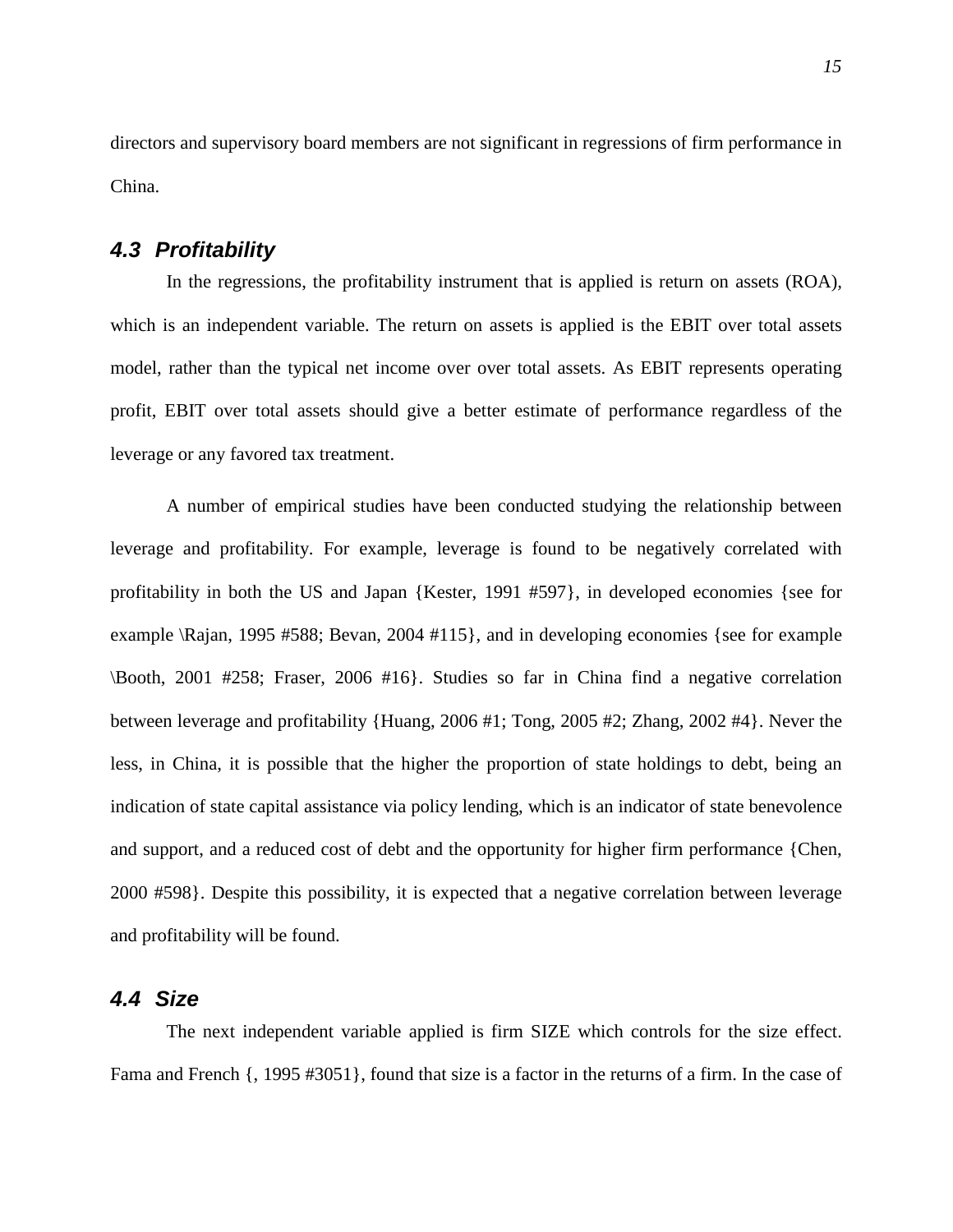China, bigger SOEs have potentially greater government control and evoke more bureaucracy and agency problems, and increased redundancy.

By and large, empirical studies in developed economies have found leverage to be positively related to company size {see for example \Booth, 2001 #258; Rajan, 1995 #588; Wald, 1999 #325; Wald, 1999 #326}. In a study of firms in China, Huang and Song {Huang, 2006 #1} found that leverage increases with size.

While there are many different proxies for size, in this study, the natural logarithm of market value of the firm is used.

#### **4.5 Growth**

Growth represents the growth opportunities of a firm. Generally, empirical studies in developed economies have found leverage to be positively related to company growth opportunities {see for example \Booth, 2001 #258; Rajan, 1995 #588; Wald, 1999 #325; Wald, 1999 #326; Smith, 1992 #599}.

While there are many different proxies for growth opportunities, this study follows Booth et al. (2001) and others and use the market-to-book ratio of equity to proxy for future growth opportunities.

#### **4.6 Tax Shield**

Tax, or more precisely tax shields, represents the non-debt tax shields for the firm. The proxy used in this study is the tax deduction for depreciation over total assets. It is suggested that tax shields are a proxy for the tax benefits that debt financing provides {DeAngelo, 1980 #600}. Thus, a firm with a greater proportion of tax shields is predicted to employ less debt. The ratio of depreciation to total assets is applied by Wald (1999), and this study follows this and uses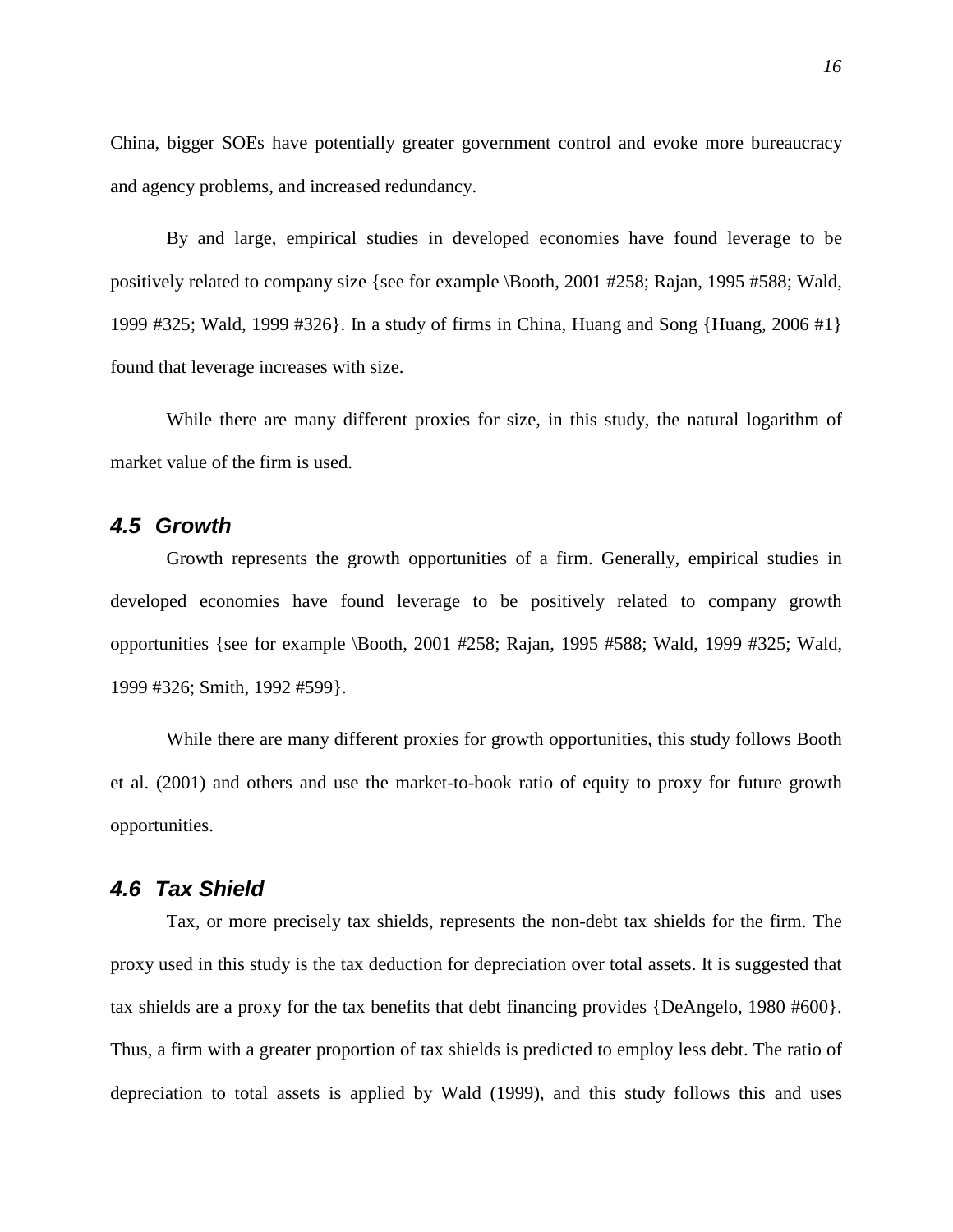depreciation over total assets to represent tax shields, and following previous studies, expect to find that leverage is negatively correlated with tax shields.

### **4.7 Tangible assets**

The variable Tangible Assets represents the tangibility of the firm and tests the relationship between tangibility and leverage. The proxy used in this study is tangible assets over total assets. It is suggested in the literature that tangibility should be correlated positively to capital structure {Jensen, 1976 #616}. Generally, empirical studies in developed economies have found leverage to be positively related to tangibility {see for example \Rajan, 1995 #588; Wald, 1999 #325; Wald, 1999 #326}. It is unknown as to how this relationship will be played out in China, however tangibility is expected to have a similar relationship.

#### **4.8 Dividend**

The variable Dividend represents the dividend and bonus payments of the firm and tests the relationship between leverage and dividends and bonuses. Following Fama and French {, 2002 #615}, the proxy used in this study is dividend and bonus payments data, as provided by TEJ, over total assets.

The literature suggests that firms with higher investments have long-term dividend payouts that are lower {Fama, 2002 #615}. According to the agency theory, dividends and debt may control perquisite consumption by management arising from free cash flow. How this impacts on the situation in China is not clear, however higher dividends payments are expected to be correlated negatively with leverage.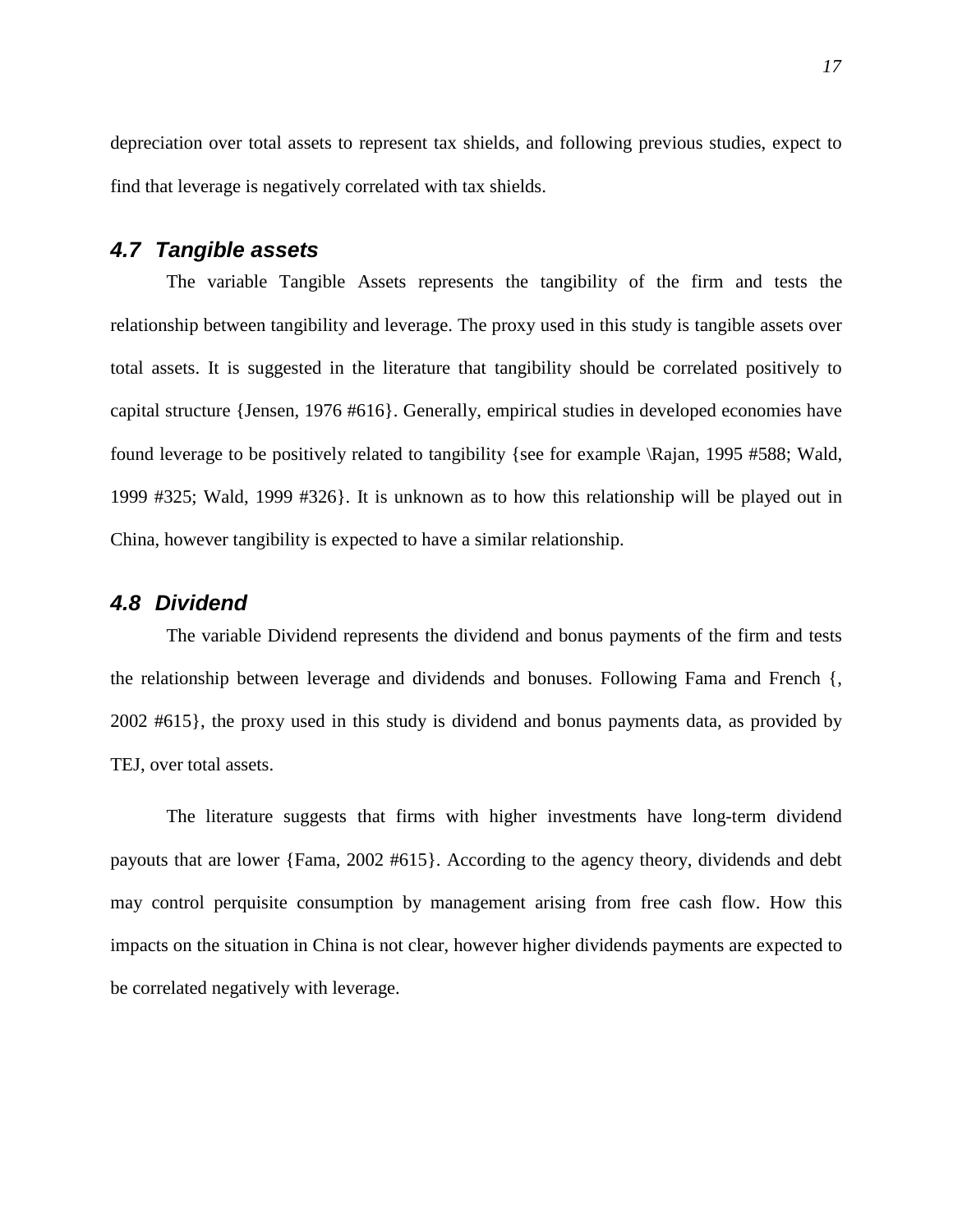### **4.9 Age**

Age represents the total age of firm taken as number of years the firm has been in operation. The variable follows Zou and Xiao {, 2006 #617} who suggest that the age of the firm may influence its leverage in China.

### **4.10 Government Grants**

The variable grant is Government Grants scaled by total assets and is included to test the significance of Government Grants and thus direct state support on the leverage of listed firms in China. The sign is expected to be negative as the more state support is provided the less the reliance on debt capital.

### **4.11 Chairman and President**

The variable Chairman and President is a dummy variable taken as 1 if the Chairman and President are the same person and 0 if they are not. In the corporate governance literature if the chairman and president's positions are not separated, it is an indication of relatively poorer corporate governance and thus impact on the performance of a firm {Palmon, 2002 #618}. In this study it is included to determine if there is any relationship with the leverage of a firm in China.

#### **4.12 Auditing Firm**

Consistent with agency theory and the monitoring of firms, prior studies have found a relationship between high quality auditing firms, leverage and audit committee activity {Collier, 1999 #1392}. In this study it is a dummy variable taken as 1 if the accounting firm used is a high quality "Big Six" international auditing firm.

#### **4.13 Industry**

The industry variable is included to control for the industry in which the firm is involved. Lindenberg and Ross {, 1981 #620}, suggest that the industrial organization has a significant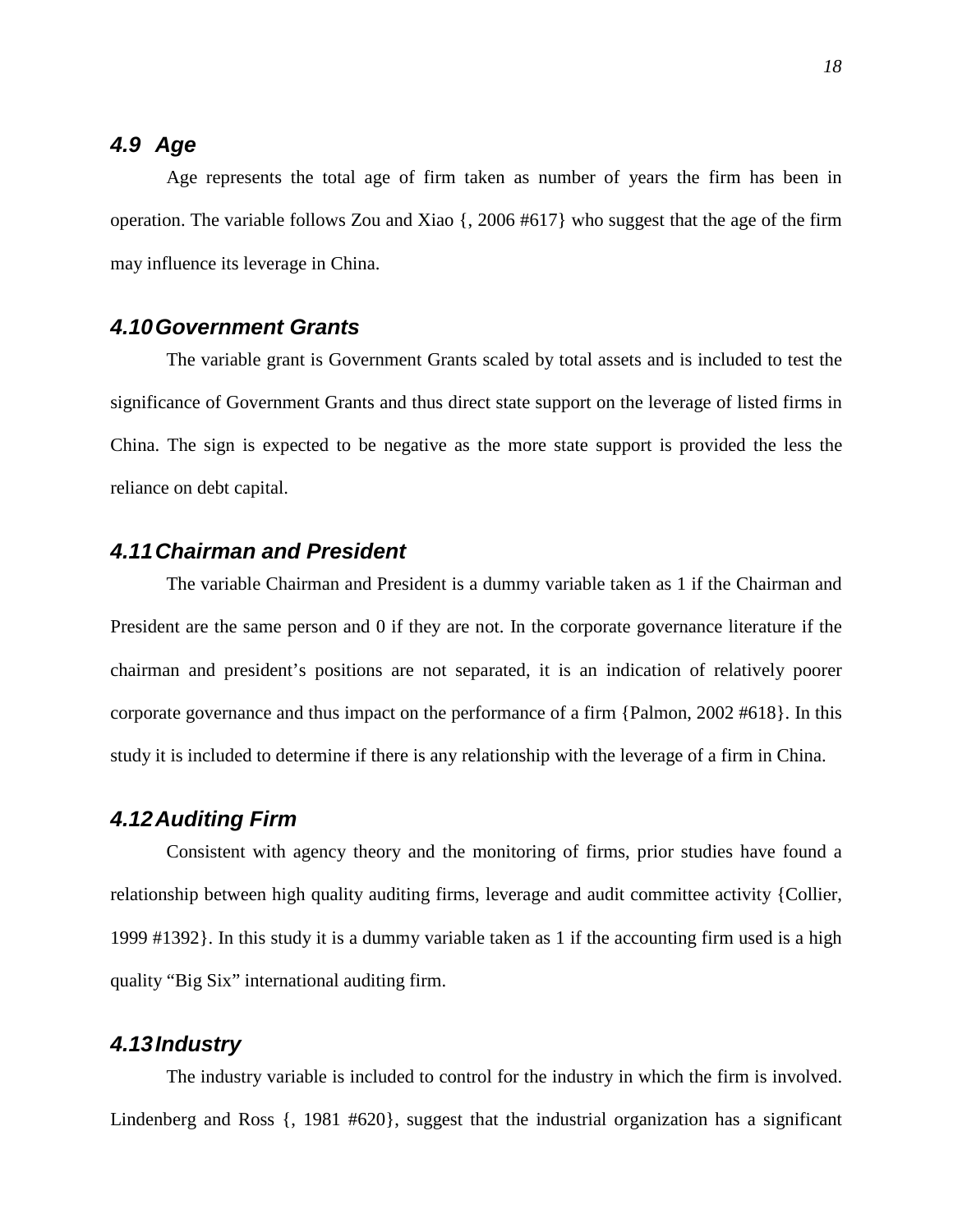bearing upon the performance of firms because they are affected by similar economic and business conditions and risks. In all, there are 21 similar industries observed (see the list provided under Descriptive Statistics, Table 2).

# **5. Descriptive Statistics**

The descriptive statistics are shown in Table 1 below. As observed, there is a wide variation in leverage, the maximum being 200,261.50 and a minimum of -8,754.55. Of the independent variables, State Shares averaged 41.28%, Legal Person Shares averaged 19.43, Public Shares averaged 30.45, and Foreign Shares 3.17%.

Tax Shield and Government Grants over Assets had the lowest standard deviation whereas Leverage was exceptionally high and Dividends and Bonus Payment over Assets was also high.

|                            |         |               |                |                |           | Obser-  |
|----------------------------|---------|---------------|----------------|----------------|-----------|---------|
|                            | Mean    | <b>Median</b> | <b>Maximum</b> | <b>Minimum</b> | Std. Dev. | vations |
| Leverage                   | 136.83  | 48.64         | 200,261.50     | $-8,754.55$    | 3,027.85  | 6204    |
| State Shares (%)           | 41.28   | 45.38         | 100.00         | 0.00           | 25.94     | 6220    |
| Legal Person Shares (%)    | 19.43   | 10.76         | 100.00         | 0.00           | 22.71     | 6220    |
| Public Shares (%)          | 30.45   | 30.32         | 100.00         | 0.00           | 15.42     | 6220    |
| Foreign Shares (%)         | 3.17    | 0.00          | 99.00          | 0.00           | 9.55      | 6220    |
| <b>ROA-EBIT</b>            | 2.12    | 3.19          | 51.17          | $-215.96$      | 10.85     | 6204    |
| Growth (MBV)               | 0.65    | 0.31          | 40.93          | 0.03           | 1.05      | 6204    |
| <b>Size</b>                | 13.05   | 12.83         | 18.43          | 10.84          | 1.12      | 6220    |
| <b>Div Bonus Payment</b>   | $-1.66$ | 0.00          | 3,333.62       | $-1,617.56$    | 99.47     | 1678    |
| <b>Tax Shield</b>          | 0.03    | 0.02          | 1.26           | $-0.04$        | 0.03      | 5224    |
| <b>Tangibility</b>         | 0.97    | 0.99          | 1.04           | 0.20           | 0.06      | 6204    |
| <b>Gov Grants</b>          | 0.00    | 0.00          | 0.42           | 0.00           | 0.01      | 6204    |
| <b>Total Age of Firm</b>   | 22.58   | 13.94         | 104.13         | 5.08           | 18.23     | 6220    |
| <b>Industry</b>            | 4.80    | 6.00          | 9.00           | 1.00           | 2.13      | 6220    |
| <b>Chair&amp;Pres-Same</b> | 0.09    | 0.00          | 1.00           | 0.00           | 0.28      | 6220    |
| <b>AUDT Big6</b>           | 0.08    | 0.00          | 1.00           | 0.00           | 0.27      | 6220    |
|                            |         |               |                |                |           |         |

#### **Table 1: Descriptive Statistics**

Table 2 below lists the industry classifications as applied in this study in alphabetical order and provides the descriptive statistics and the industry code used. The larges number of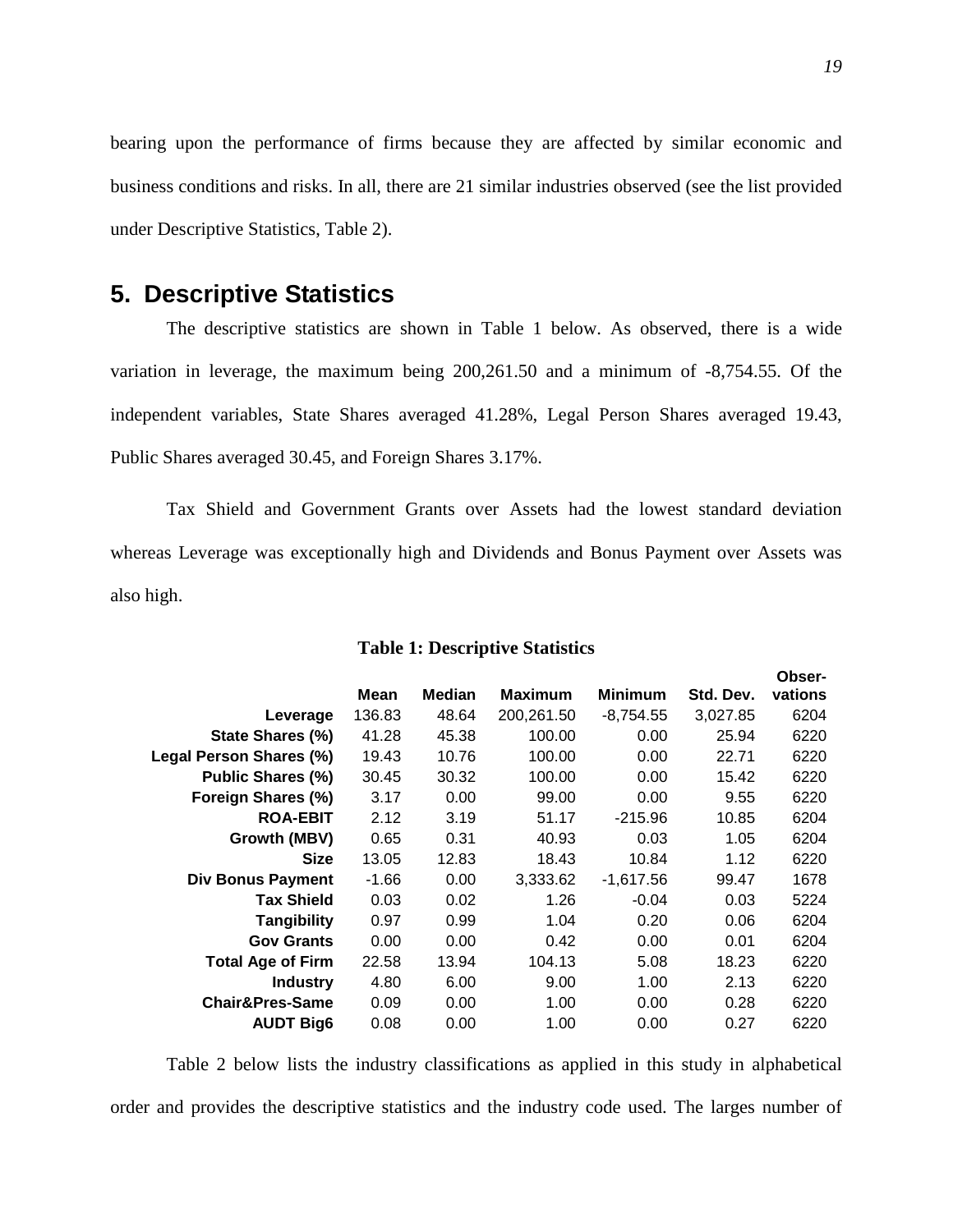firms is in *Chemicals*, with the least number in *Telecom*. *Others* is the largest sector with a market value of Rmb 7,728,114 million and *Utilities* is next with Rmb 4,526,094 million. *Others* also has the highest average market value at Rmb 4,526,094 million and *Wire & Cable* is next with Rmb 156,072 million.

| <b>Industry Classification</b> | <b>Industry</b><br>Code used in | Number of<br><b>Firms in</b> | MV of<br><b>Industry</b> | <b>Average MV</b><br>(Rmb Mill.) |
|--------------------------------|---------------------------------|------------------------------|--------------------------|----------------------------------|
|                                | this Study                      | <b>Industry</b>              | (Rmb Mill.)              |                                  |
| Automobile                     |                                 | 26                           | 116,795                  | 7,582                            |
| Cement                         | 3                               | 15                           | 113,728                  | 4,492                            |
| Chemicals                      | 4                               | 102                          | 1,331,130                | 11,687                           |
| Conglomerate                   | 5                               | 12                           | 140,243                  | 41,232                           |
| Construction                   | 6                               | 62                           | 1,424,923                | 28,267                           |
| <b>Electrical Appliances</b>   |                                 | 82                           | 1,881,221                | 91,316                           |
| <b>Electronic Technology</b>   | 8                               | 98                           | 2,858,327                | 46,201                           |
| Foods                          | 9                               | 79                           | 2,236,197                | 38,737                           |
| Glass/Ceramics                 | 10                              | 11                           | 453,548                  | 13,050                           |
| <b>Plastics</b>                | 11                              | 28                           | 1,084,637                | 87,709                           |
| Pulp/Paper                     | 12                              | 20                           | 565,333                  | 22,983                           |
| Retailing                      | 13                              | 62                           | 1,999,784                | 22,942                           |
| <b>Steel</b>                   | 14                              | 34                           | 2,275,818                | 32,255                           |
| Telecom                        | 15                              | 10                           | 913,160                  | 28,306                           |
| <b>Textile</b>                 | 16                              | 80                           | 3,885,285                | 66,936                           |
| Tourism                        | 17                              | 20                           | 924,014                  | 29,167                           |
| Transportation                 | 18                              | 40                           | 4,224,656                | 48,566                           |
| <b>Utilities</b>               | 19                              | 29                           | 4,526,094                | 105,616                          |
| Wire & Cable                   | 20                              | 16                           | 1,403,346                | 156,072                          |
| Others                         | 21                              | 39                           | 7,728,114                | 198,157                          |

**Table 2: Industry Statistics as at 31 December 2003** 

Data Source: Collated from Industrial classifications listed in the media and provided by TEJ (2003).

# **6. Results of the Study**

Various tests are run to check for normal distribution, heteroscedasticity, correlation and multicollinearity. The variables are relatively normally distributed and a Pearson Correlation test indicates that state and LP ownership are highly correlated at -84.98%, otherwise no variables are significantly correlated in the regressions as run. As state ownership and LP ownership are highly correlated, the regressions are run separately for these variables. Collinearity tests show no significant multicollinearity.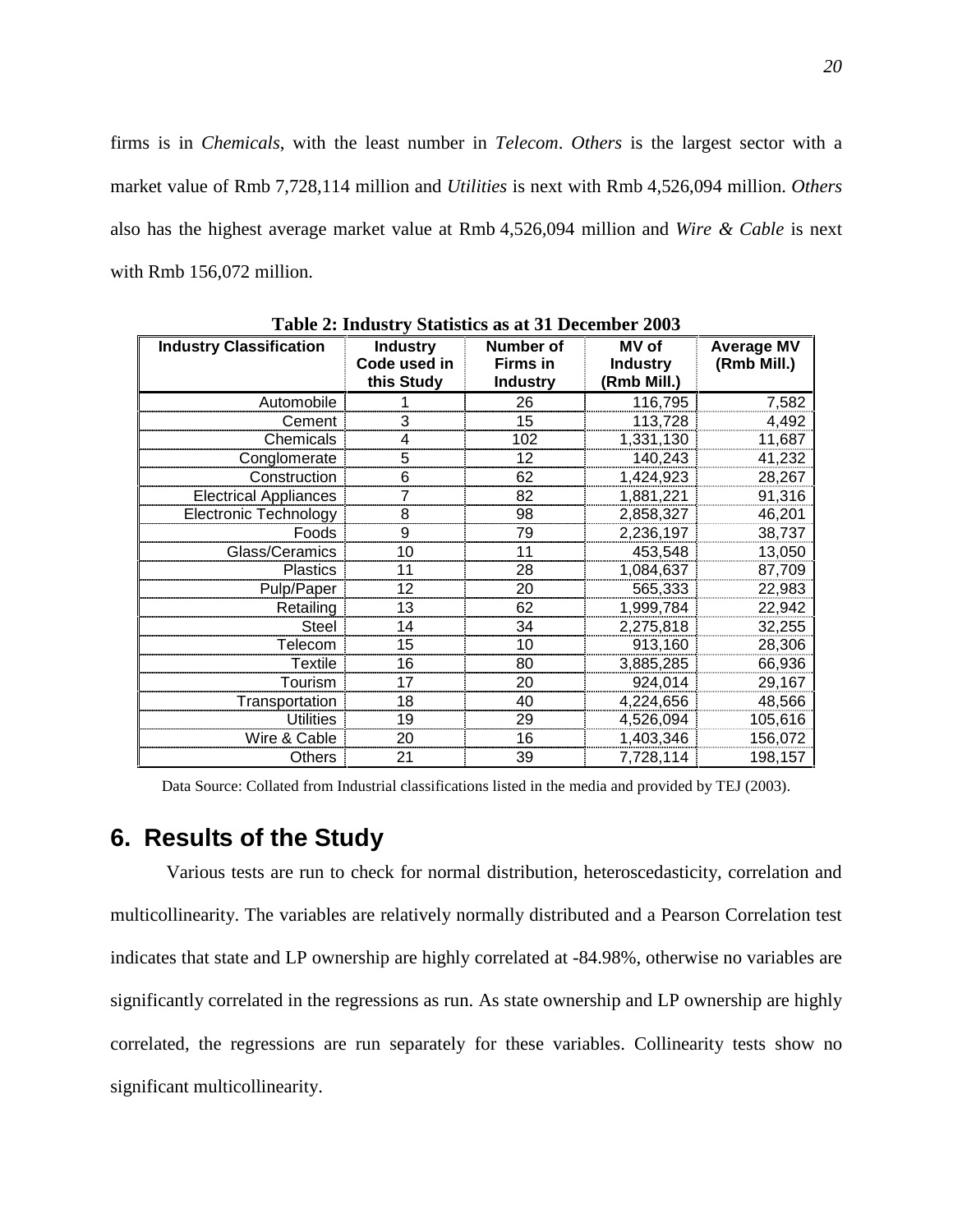The results of the regressions against leverage as previously described are presented in Table 3 and Table 4 below which reports the variable coefficients and the statistics for each regression, as well as the adjusted  $R^2$ .

|                         | Coefficient | Std. Error | t-Statistic | Prob.  |
|-------------------------|-------------|------------|-------------|--------|
| С                       | 251.63      | 97.30      | 2.59        | 0.98%  |
| Legal Person Shares (%) | 0.16        | 0.17       | 0.95        | 34.32% |
| Public Shares (%)       | 0.14        | 0.27       | 0.50        | 61.90% |
| Foreign Shares (%)      | 1.85        | 0.65       | 2.85        | 0.44%  |
| ROA-EBIT                | $-3.43$     | 0.44       | $-7.72$     | 0.00%  |
| Growth (MBV)            | $-145.77$   | 28.93      | $-5.04$     | 0.00%  |
| Size                    | $-11.45$    | 5.58       | $-2.05$     | 4.03%  |
| Div Bonus Payment       | 0.01        | 0.04       | 0.19        | 84.80% |
| <b>Tax Shield</b>       | $-322.39$   | 199.62     | $-1.62$     | 10.65% |
| Tangibility             | $-2.62$     | 68.71      | $-0.04$     | 96.96% |
| Gov Grants/Assets       | $-309.88$   | 738.31     | $-0.42$     | 67.48% |
| Total Age of Firm       | 0.49        | 0.19       | 2.55        | 1.09%  |
| Industry                | 4.37        | 1.68       | 2.59        | 0.97%  |
| Chair&Pres-Same         | $-12.50$    | 12.79      | $-0.98$     | 32.85% |
| Audt Big6               | $-12.49$    | 14.21      | $-0.88$     | 37.97% |
| Adjusted R-squared      | 5.84%       |            | n           | 1673   |

**Table 3: Results Including Legal Person Shares** 

### **Table 4: Results Including State Shares**

|                          | Coefficient | Std. Error | t-Statistic | Prob.  |
|--------------------------|-------------|------------|-------------|--------|
| С                        | 271.03      | 94.35      | 2.87        | 0.41%  |
| State Shares (%)         | $-0.09$     | 0.16       | $-0.58$     | 56.52% |
| Public Shares (%)        | 0.07        | 0.29       | 0.24        | 81.28% |
| Foreign Shares (%)       | 1.77        | 0.67       | 2.65        | 0.81%  |
| ROA-EBIT                 | $-3.42$     | 0.44       | $-7.70$     | 0.00%  |
| Growth (MBV)             | $-143.17$   | 28.73      | $-4.98$     | 0.00%  |
| Size                     | $-12.21$    | 5.49       | $-2.22$     | 2.62%  |
| Div Bonus Payment        | 0.01        | 0.04       | 0.17        | 86.64% |
| <b>Tax Shield</b>        | $-328.75$   | 199.72     | $-1.65$     | 9.99%  |
| Tangibility              | $-3.67$     | 68.82      | $-0.05$     | 95.74% |
| <b>Gov Grants/Assets</b> | -322.97     | 738.84     | $-0.44$     | 66.21% |
| Total Age of Firm        | 0.47        | 0.19       | 2.47        | 1.35%  |
| <b>Industry</b>          | 4.37        | 1.69       | 2.59        | 0.96%  |
| Chair&Pres-Same          | $-12.28$    | 12.79      | $-0.96$     | 33.71% |
| Audt Big6                | $-12.80$    | 14.31      | $-0.89$     | 37.13% |
| Adjusted R-squared       | 5.80%       |            | n           | 1673   |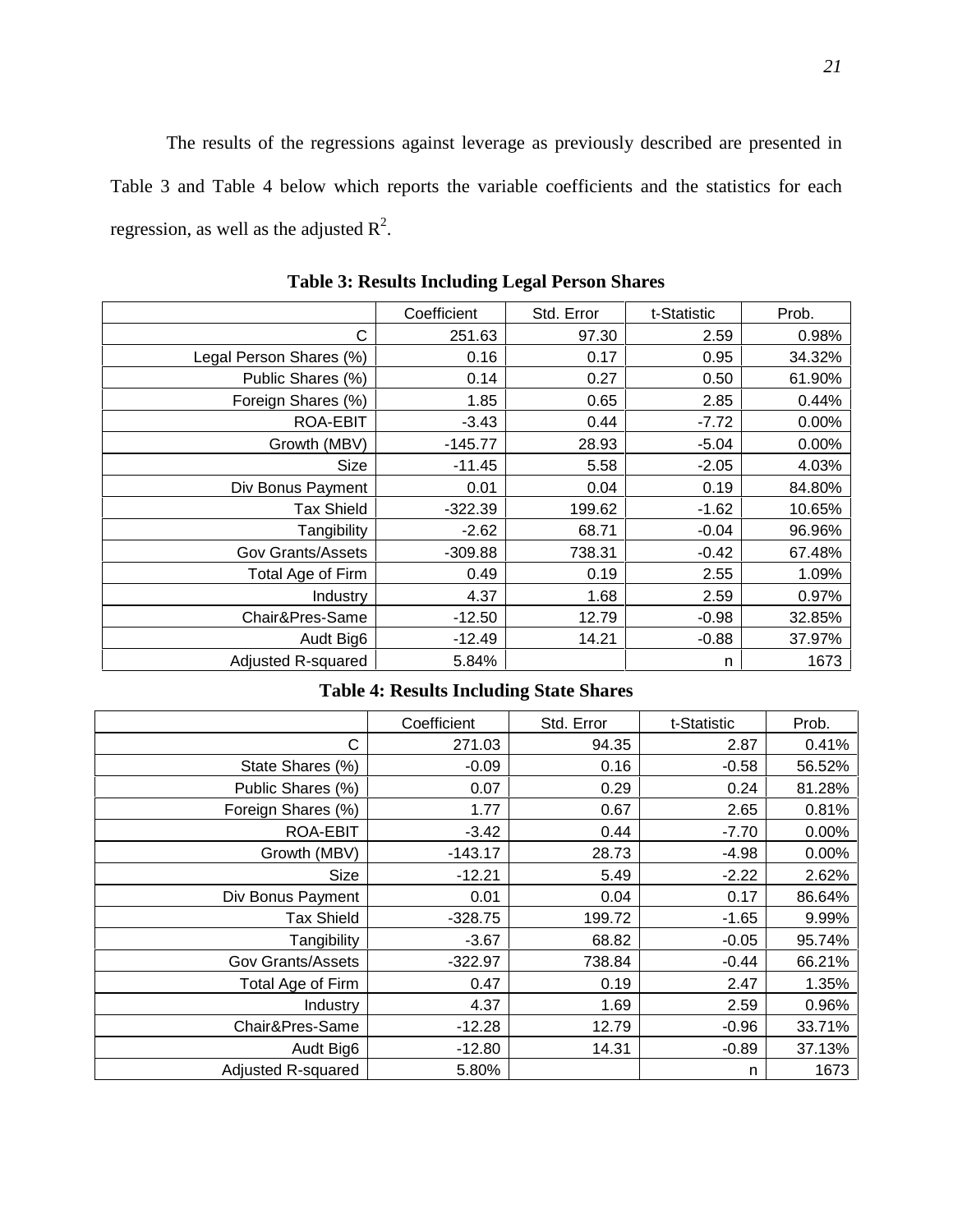As indicated by the results of the regressions using unbalanced panel data, the evidence holds that the profitability does have explanatory power as profitability is strongly negatively correlated with leverage.

As to ownership, the variable that is showing significance is Foreign Shares, which is positive and highly significant in both runs, showing that leverage is found to decrease with Foreign ownership. Public ownership is positive also, whereas state is negatively related, but these are not significant.

The additional matters that are identified in the empirical analysis are that growth is relevant and highly significant, as high growth firms are found not to carry as much debt. Size is relevant and significant also, in that leverage increases with size in these firms listed in China. The tax shield is shown to be negative and significant at the ten percent level. The total age of firm is relevant and significant also, showing that leverage decreases with older firms. The industry is also found to be relevant and significant.

## **7. Conclusion**

China has experienced outstanding growth as the reforms which began in the late 1970s gain momentum. As China moves towards a "socialist market economy" the reforms have been an important aspect of the outstanding economic growth that has been accomplished. In the corporate world the majority of small and medium and many large former SOEs have been privatised or partially privatised. The focus of this paper is on the interesting ownership mix of the listed firms, and the relationship between leverage, performance and a firm's ownership structure. It is an exploratory study based on listed firms in China. The results of an empirical analysis of all firms listed on the Shanghai and Shenzhen stock exchanges from 1999 to 2005 are reported in this paper.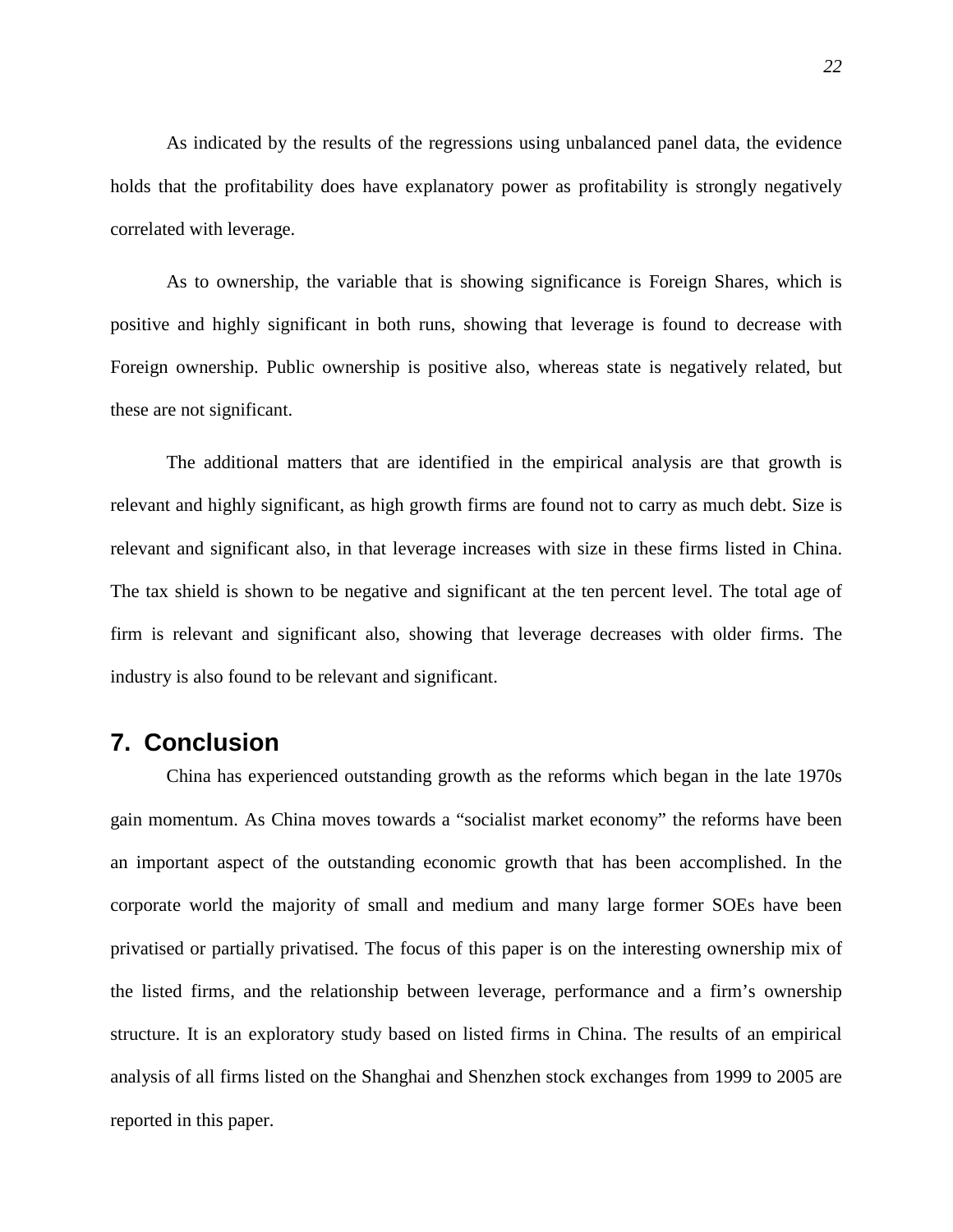The most significant result is that foreign holdings are found to have a significant relationship with the leverage of listed firms in China. Whereas, somewhat unexpectedly, institutional ownership, through Legal Person holding companies, state ownership and private holdings are not found to have a significant relationship with the capital structure choices of firms in China. The results also suggest that some firm-specific factors that are relevant for explaining firm leverage generally referred to in studies in developed economies, such as profitability, growth opportunities, size and tax shields, are also relevant in China. The age of the firms and the industry to which they principally belong also has significant bearing. Yet direct government grants and the use of an internationally renowned auditing firm do not show a significant relationship. Generally, it is shown that better explanatory power is provided with the more recent data used in this study, suggesting that the Chinese markets may be maturing.